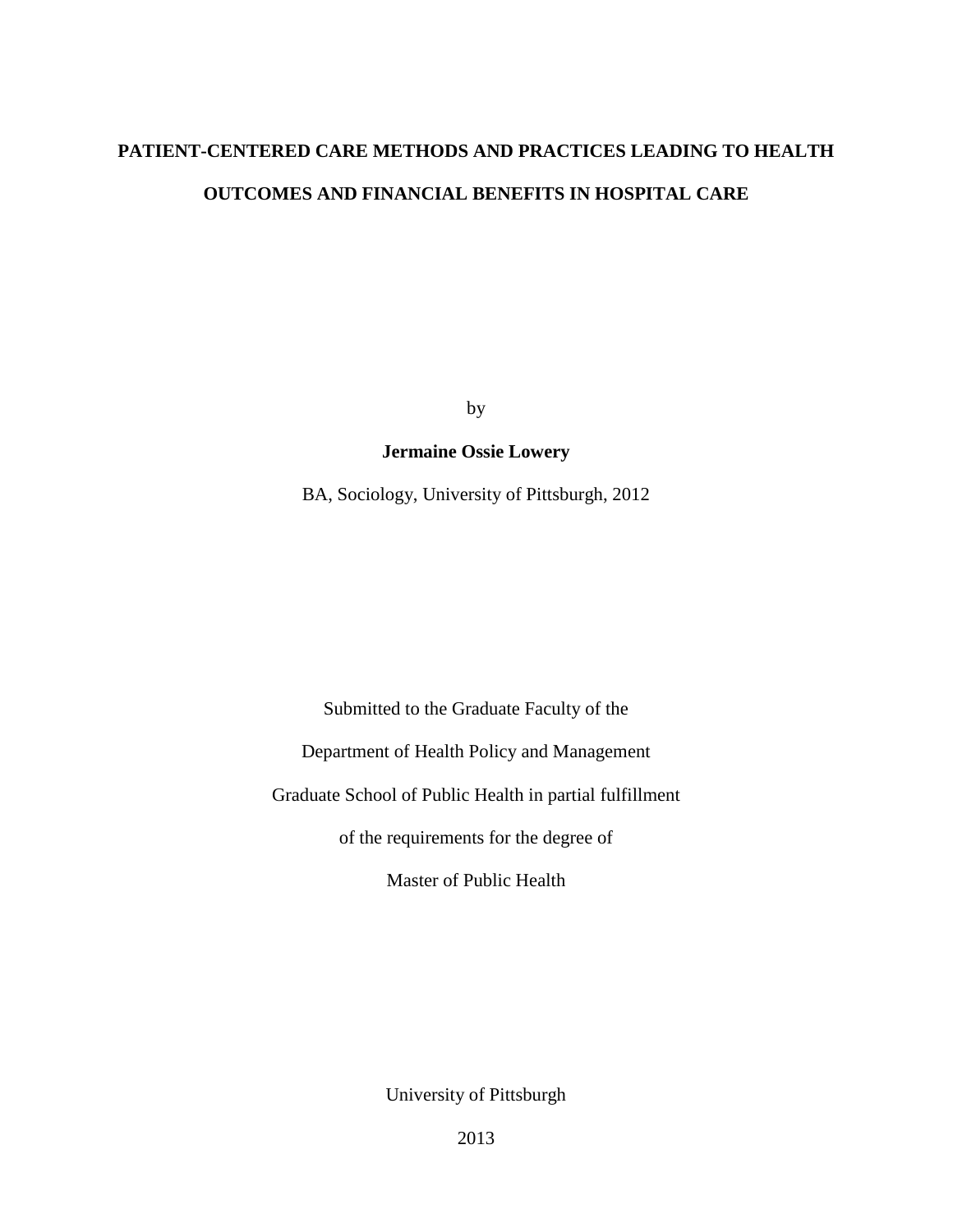#### UNIVERSITY OF PITTSBURGH

#### GRADUATE SCHOOL OF PUBLIC HEALTH

This essay is submitted

#### by

Jermaine Ossie Lowery

on

December 06, 2013

and approved by

Essay Advisor: Nicholas G. Castle, MHA, PhD, Director, Doctoral Program in Health Services Research and Policy Professor of Health Policy and Management Graduate School of Public Health University of Pittsburgh

Essay Reader: Martha Ann. Terry, MA, PhD Assistant Professor Behavioral and Community Health Sciences Graduate School of Public Health University of Pittsburgh

Essay Reader: Michelle Giarrusso, RN, BSN, MS, MBA Director, Patient and Family Centered Care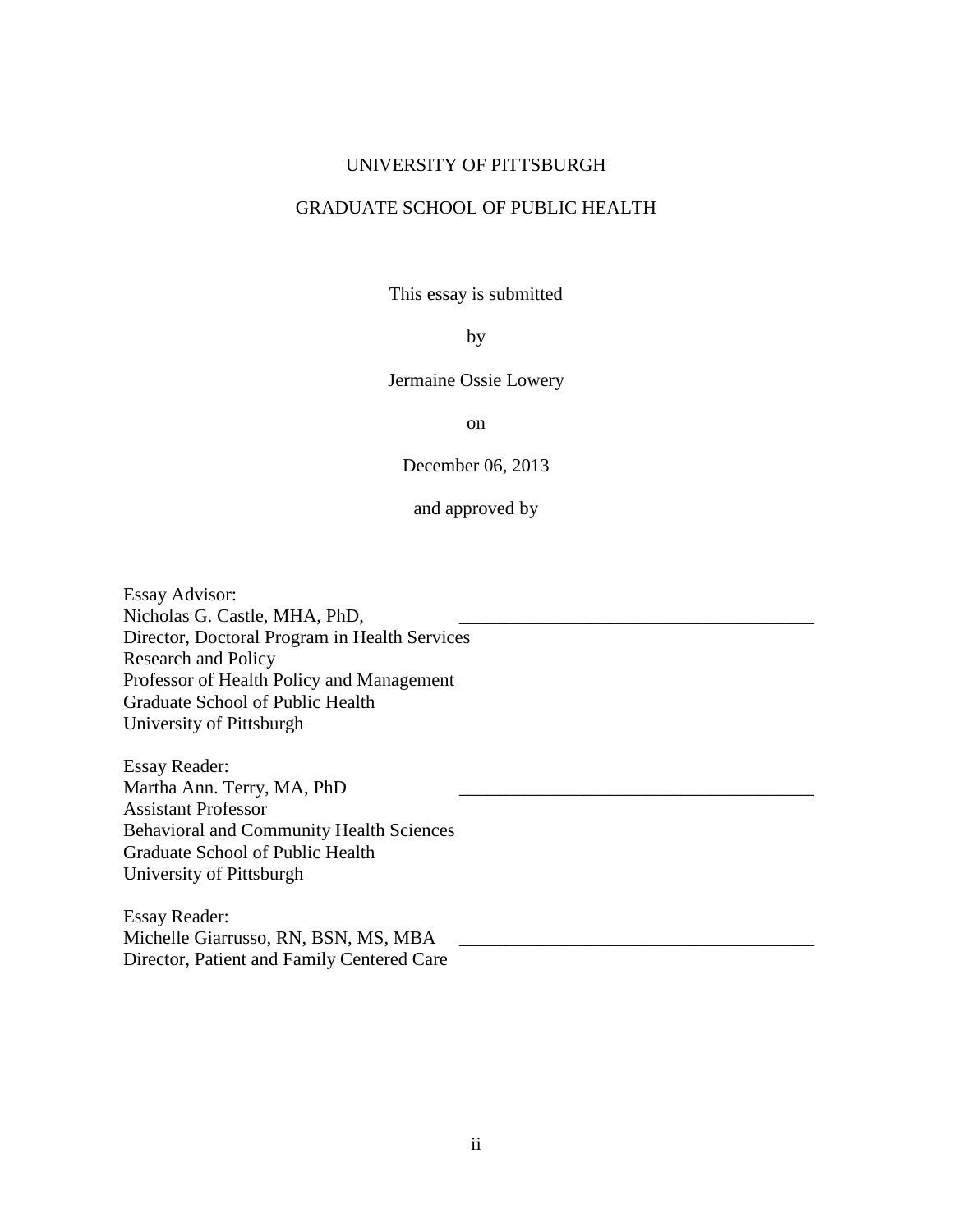Copyright © by Jermaine Ossie Lowery

2013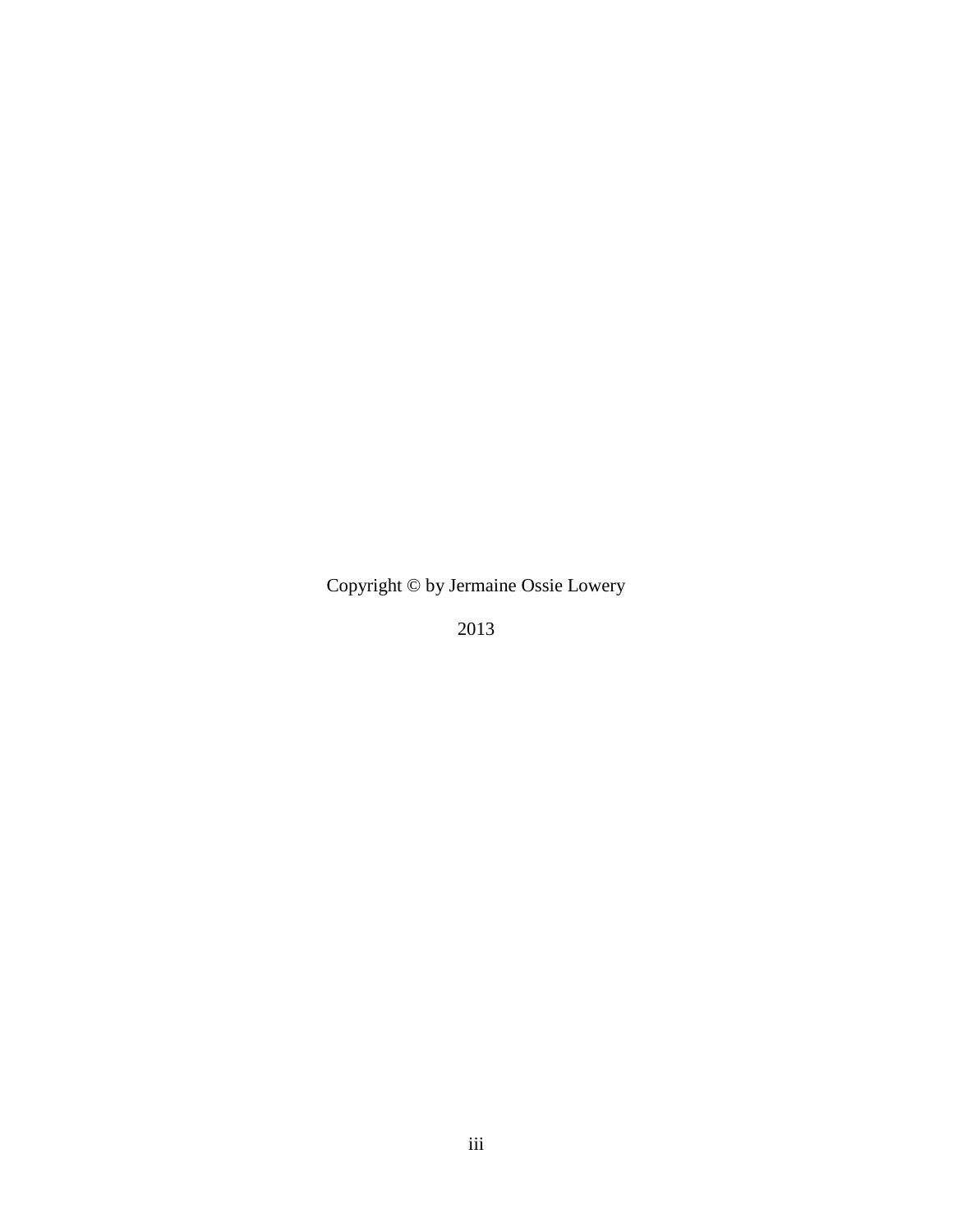# **PATIENT-CENTERED CARE METHODS AND PRACTICES LEADING TO HEALTH OUTCOMES AND FINANCIAL BENEFITS IN HOSPITAL CARE**

Jermaine Ossie Lowery, MPH

University of Pittsburgh, 2013

#### **ABSTRACT**

The purpose of this paper is to identify health outcomes and financial benefits of Patient-Centered Care methods and practices in hospital care. Patient-Centered Care is a concept that supports the involvement of both patients and their families in the patient's care experience. The public health relevance is that Patient-Centered Care practices and methods are essential in improving health care and positively affecting the health of patients. Patient-Centered Care practices and methods are highlighted to show the versatility of best care practices. Based on evidence, Patient-Centered Care methods and practices are being accepted as a new delivery of care to ensure better health outcomes and secure efficiency and effectiveness of healthcare systems in the United States.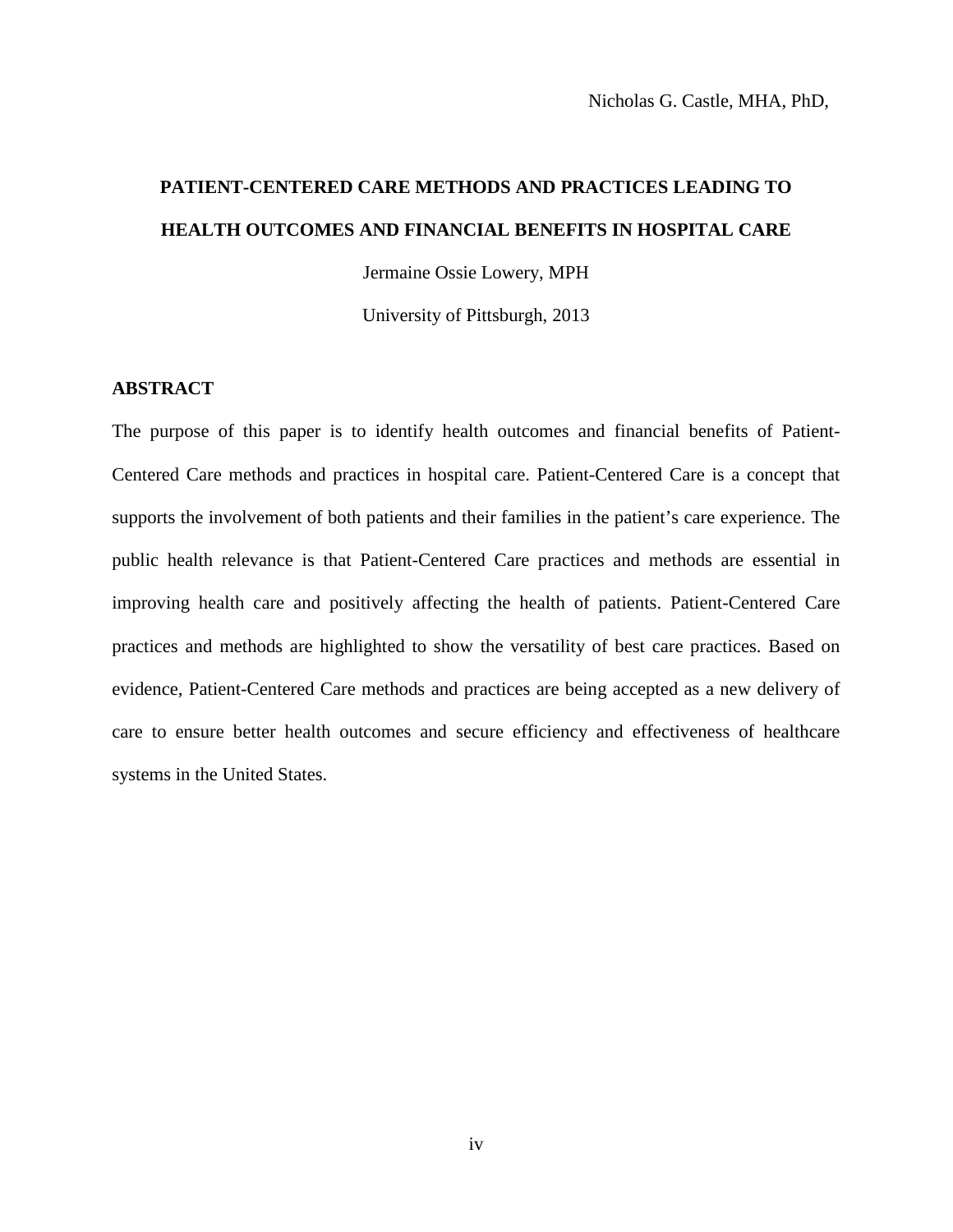## **TABLE OF CONTENTS**

| 1.1                                                               |
|-------------------------------------------------------------------|
| 1.2                                                               |
| 1.3                                                               |
| WHERE IS PATIENT-CENTERED CARE BEING UTILIZED?  7<br>1.4          |
| 2.0                                                               |
| WHY IS THE CHANGE TO PATIENT-CENTERED CARE IS<br>2.1              |
|                                                                   |
| PATIENT-CENTERED CARE, HCAPHS, AND VALUE-BASED<br>2.2             |
|                                                                   |
| WHAT HOSPIALS SHOULD DO WITH DATA COLLECTED? 11<br>2.3            |
| 3.0                                                               |
| PATIENT-CENTERED CARE AND COMMUNICATION BETWEEN<br>3.1            |
|                                                                   |
| <b>CURRENT PATIENT-CENTERED CARE PRACTICES 14</b><br>3.2          |
| VALUE OF PATIENT-CENTERED CARE PRACTICES AND<br>4.0<br><b>THE</b> |
|                                                                   |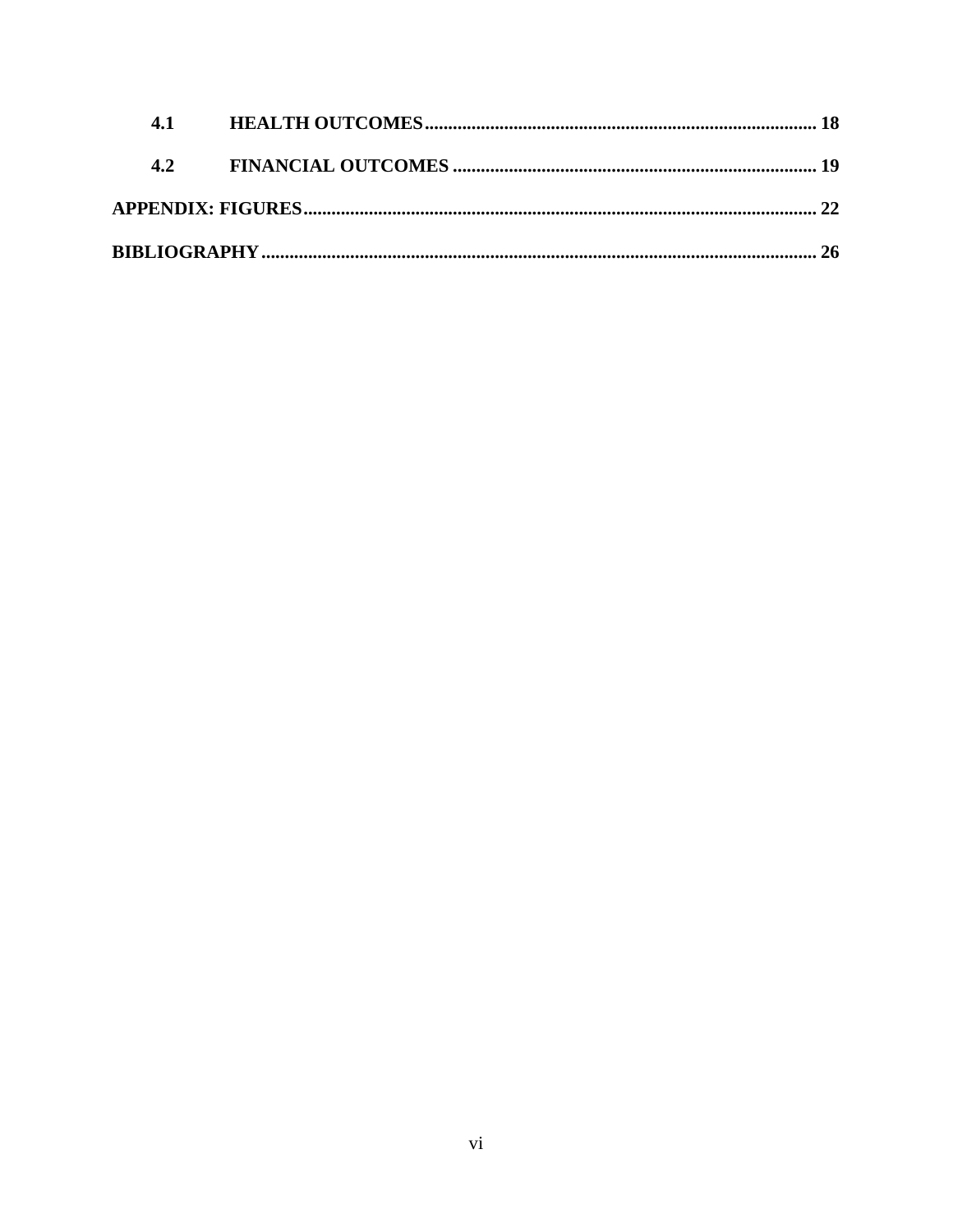## **LIST OF FIGURES**

| Figure 4. The Effect of Patient-Centered Care on Medical Malpractice Claims25 |  |
|-------------------------------------------------------------------------------|--|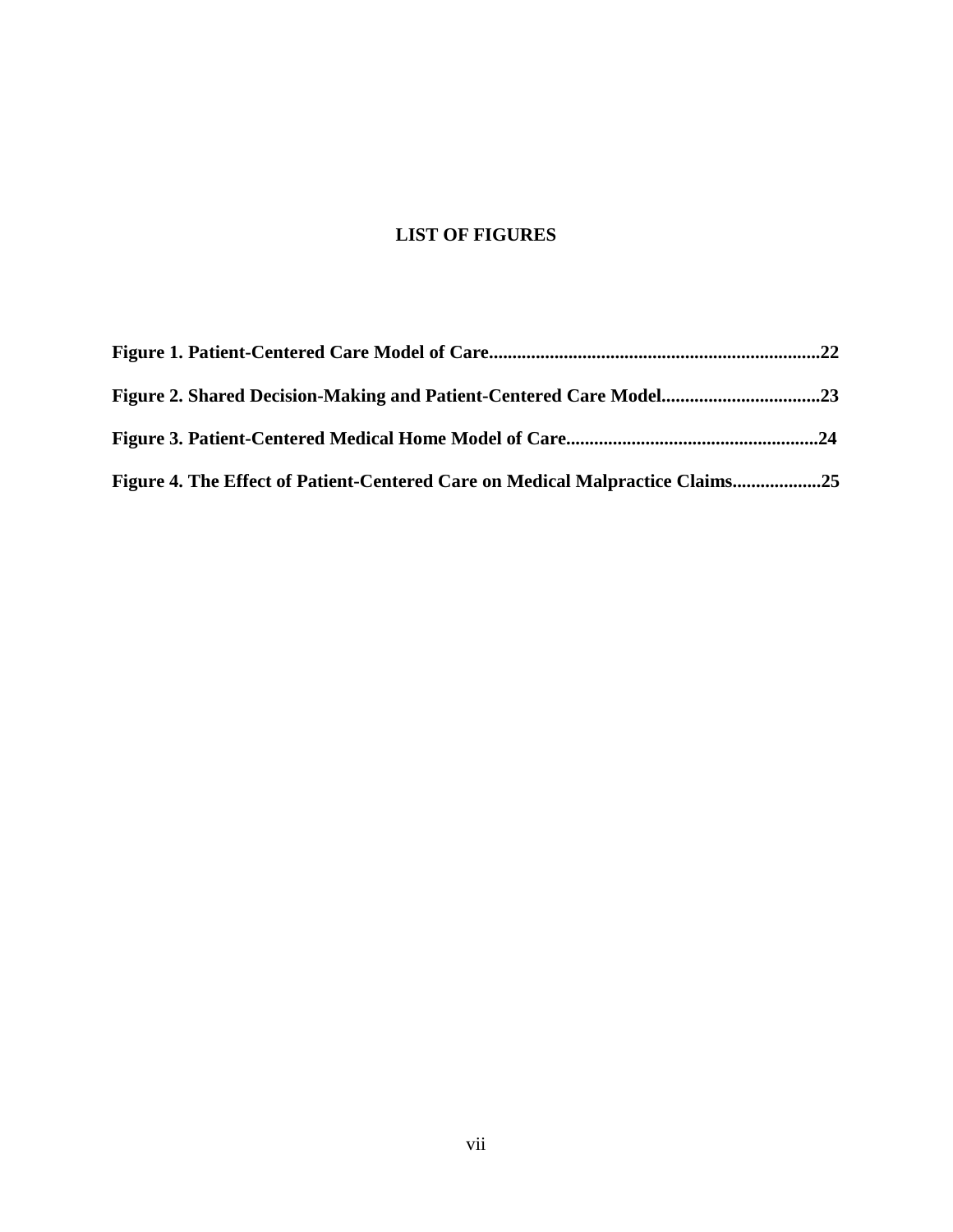#### **PREFACE**

#### **ACKNOWLEDGEMENTS**

**I am most grateful to the members of my committee, Dr. Nicholas G. Castle, Dr. Martha Terry, and Michelle Giarrusso for their time, encouragement, and expertise throughout this project. Special thanks to the chairman of my committee, Dr. Nicholas G. Castle, for his exquisite attention to detail and for his demand for excellence.**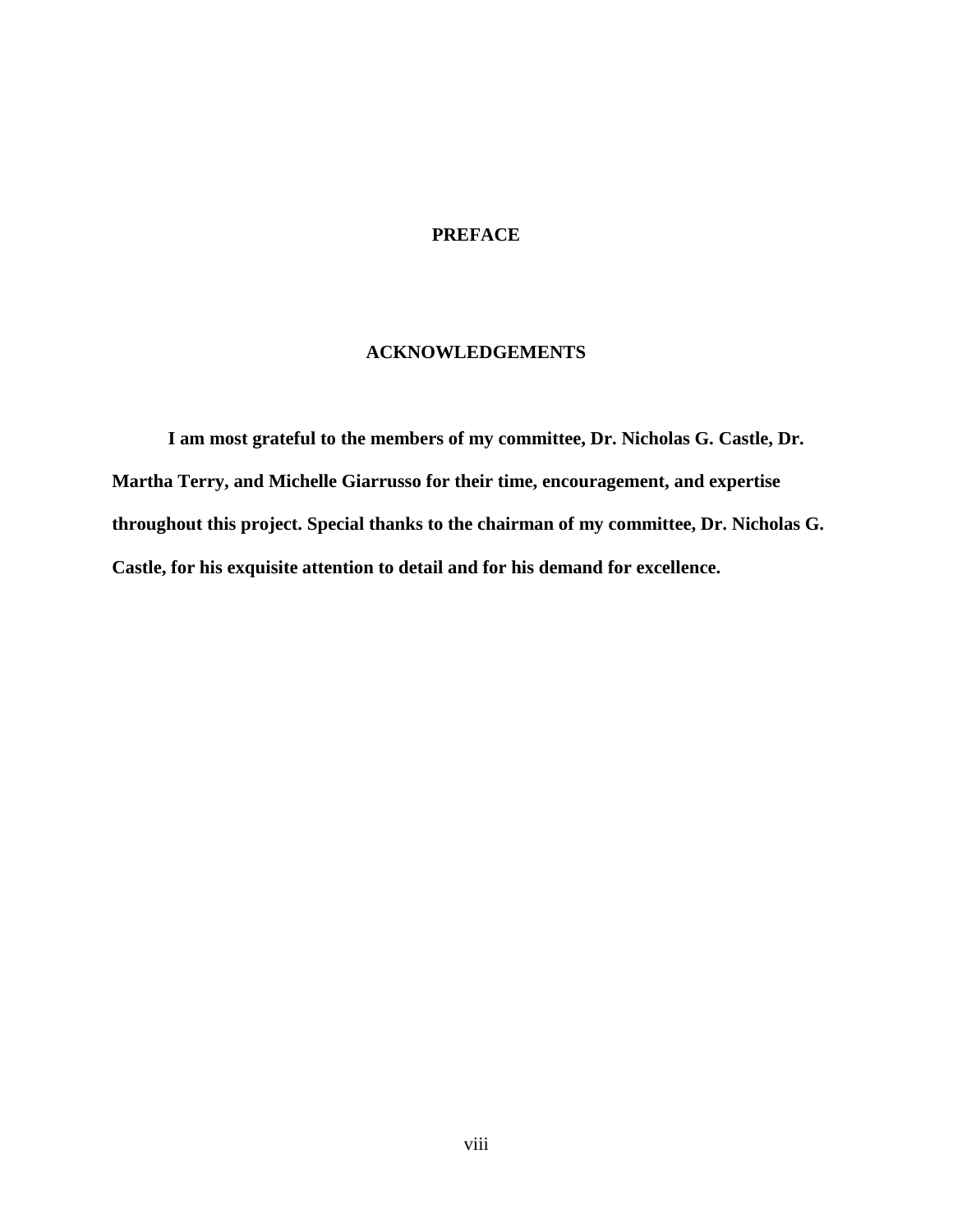#### **DEDICATION**

**This Master's Essay is lovingly dedicated to my family, Ossie Lowery Jr., Belinda Lowery, and Jerome Lowery. Their support, encouragement, and constant love have sustained me throughout my life. I would also like to dedicate this paper to Alonzo Webb Jr. for his continued encouragement and support.**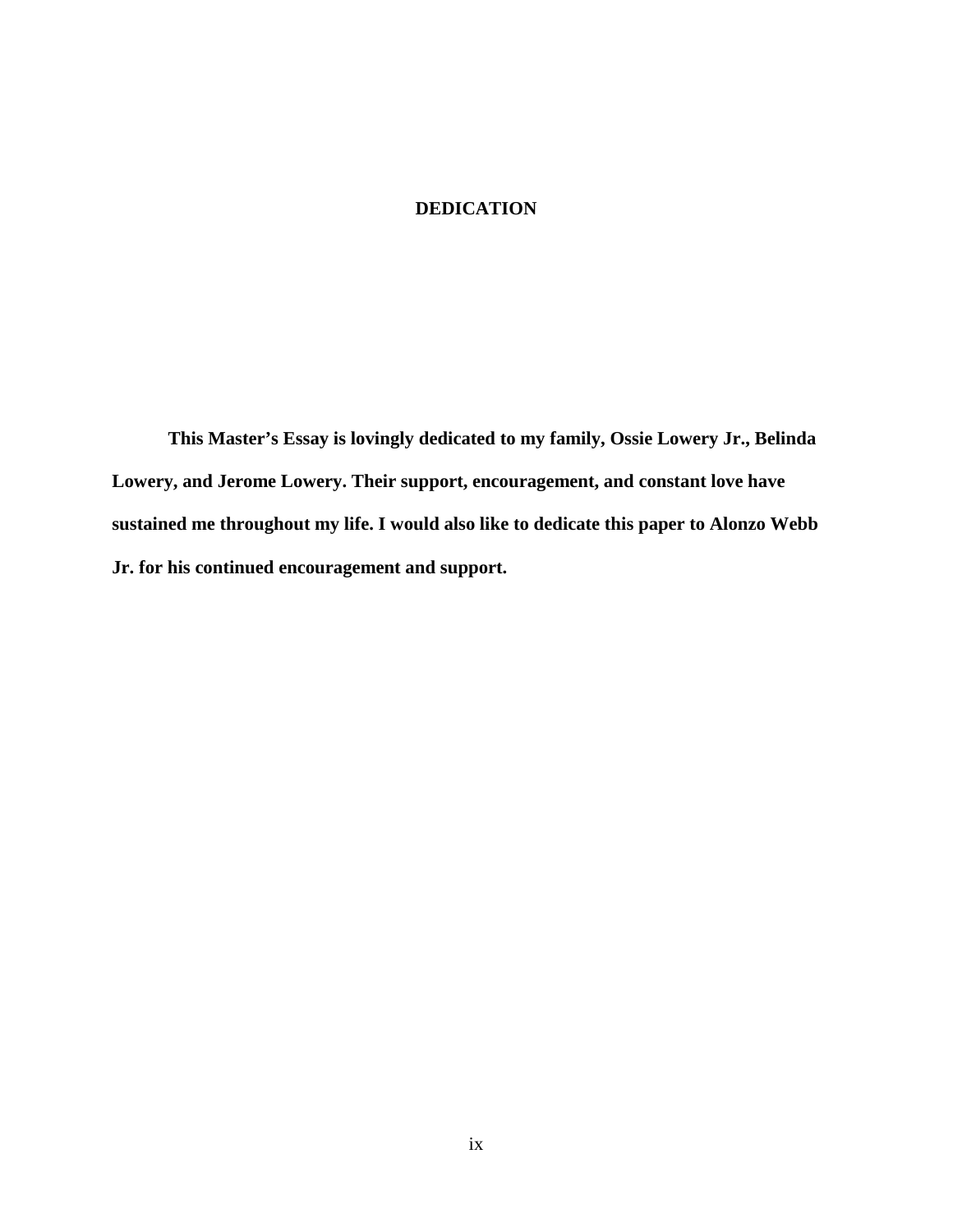#### **NOMENCLATURE**

#### **Care Continuum**

Continuum of care refers to the interrelated and connect range of services needed by a patient. Preventative services, mental health services, advice, support and assistance with medical needs during a deviation from health **Section 1.3**

#### **Care Giver**

Patient and Family Centered Care Methodology and Practice (PFCC M/P) defines a Care Giver as all clinical and non-clinical staff that directly or indirectly touches a patient or their family.

#### **Lean-Drive Model**

Used in manufacturing, noted as a production practice that locates value to an end user and trims away all other processes as waste.

#### **Patient Satisfaction**

Defined by The Robert Wood Johnson Foundation as a measurement designed to obtain reports or ratings from patients about services received from an organization, hospital, physician or health care provider.

#### **Value-Based Purchasing**

The Agency for Health Research and Quality defines Value-Based Purchasing as the bringing together of patient outcomes to examine the cost and quality of care received.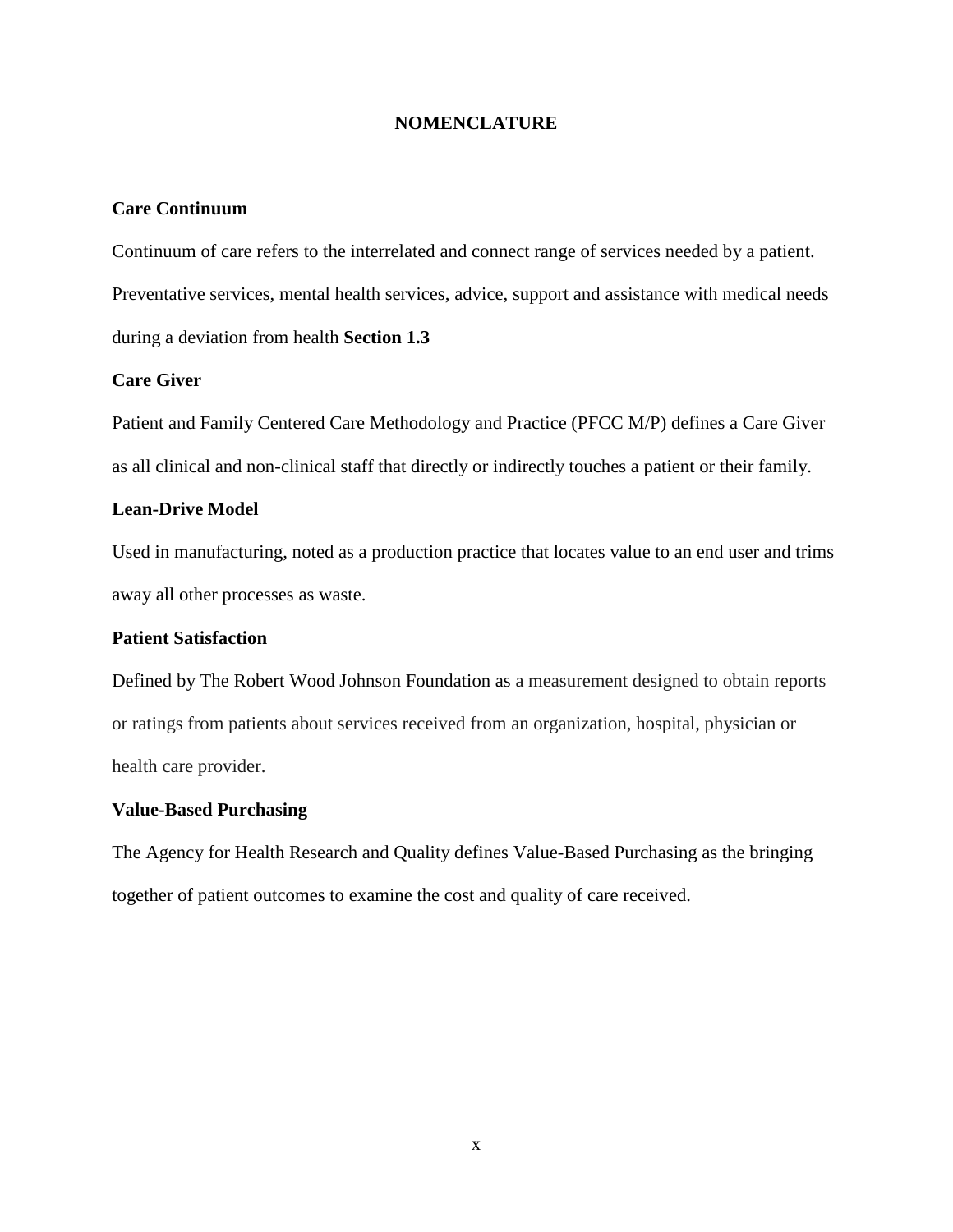#### **1.0 INTRODUCTION**

<span id="page-10-0"></span>Patient-Centered Care is a process that supports the involvement of both patients and their families in the patient's care experience. The Institute of Medicine defines Patient-Centered Care as "providing care that is respectful and responsive to individual patient preferences, needs, and values, and ensuring that patient values guide all clinical decisions." [1] The American Nurses Association defines Patient-Centered Care as a generally understood approach in which patients and their families are considered integral components of the healthcare decision making and delivery processes. [2] To patients and families, Patient-Centered Care means that care involves their decisions, thought processes, and emotional judgments.

Patient-Centered Care will be reviewed from the past, present, and finally the future looking glass. Chapter One contains a brief overview of Patient-Centered Care. Why healthcare is in need of Patient-Centered Care practices is discussed in Chapter Two. Chapter Three analyzes Patient-Centered Care in its present state. Patient-Centered Care will be reviewed to see how hospitals can benefit from aligning care processes with that of the Patient-Centered Care model. In Chapter Four, outcomes will be identified, and value of Patient-Centered Care will be discussed.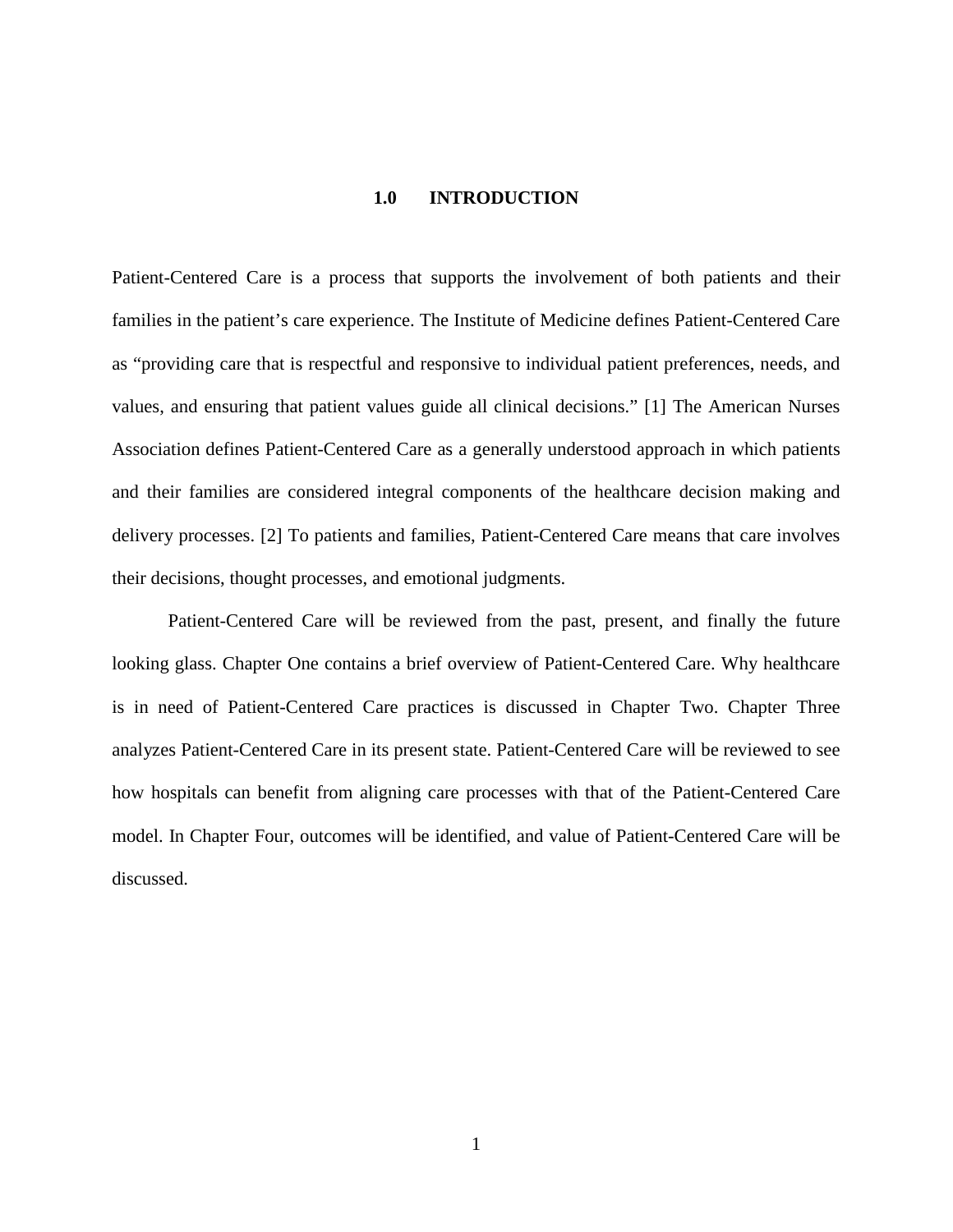#### **1.1 WHAT IS PATIENT-CENTERED CARE?**

<span id="page-11-0"></span>The term Patient-Centered Care emerged in the 1960s and was later adopted by The Picker Commonwealth Program (now Picker Institute). With Picker Institute creating an evidence-based scientific approach to develop a practice that could be implemented, Patient-Centered Care went mainstream at the turn of the  $21<sup>st</sup>$  century. Establishing a partnership with PlaneTree, a membership network was created which allowed for the Patient-Centered Care concept to be spread across North America. [4] Another push came from the Institute of Medicine, in 2001, with *Crossing the Quality Chasm*. The report identified patient centeredness as an essential foundation for quality and patient safety, ultimately changing how care is delivered. [1]

The following scenario provides a clearer understanding of how Patient-Centered Care affects patients and their care. A mother and father are expecting the delivery of their first child. They go to the hospital. Their care experience begins when they reach the hospital's campus. A care experience is defined as a path a patient takes (or a family member takes along with a patient) that involves interactions with many healthcare workers and care units. As the expecting family enters the hospital, they are greeted by hospital staff. The staff notices that the family seems a little unsure of direction so a staff person gives the family information about how to get to the labor and delivery unit of the hospital. Upon arrival to the unit, they are welcomed with smiles and reassurance that they are in the right place. The family thinks that this is nice and reassuring that they can put their total trust in the hospital staff to have a great delivery. A nurse checks the family into a luxurious room that to the eye does not seem like a hospital room. The family is impressed. They are even more impressed when the nurse reviews information about the room because they will not have to move to another room for the delivery. Upon leaving the nurse tells the family which clinician will visit them next and that this is the greatest hospital to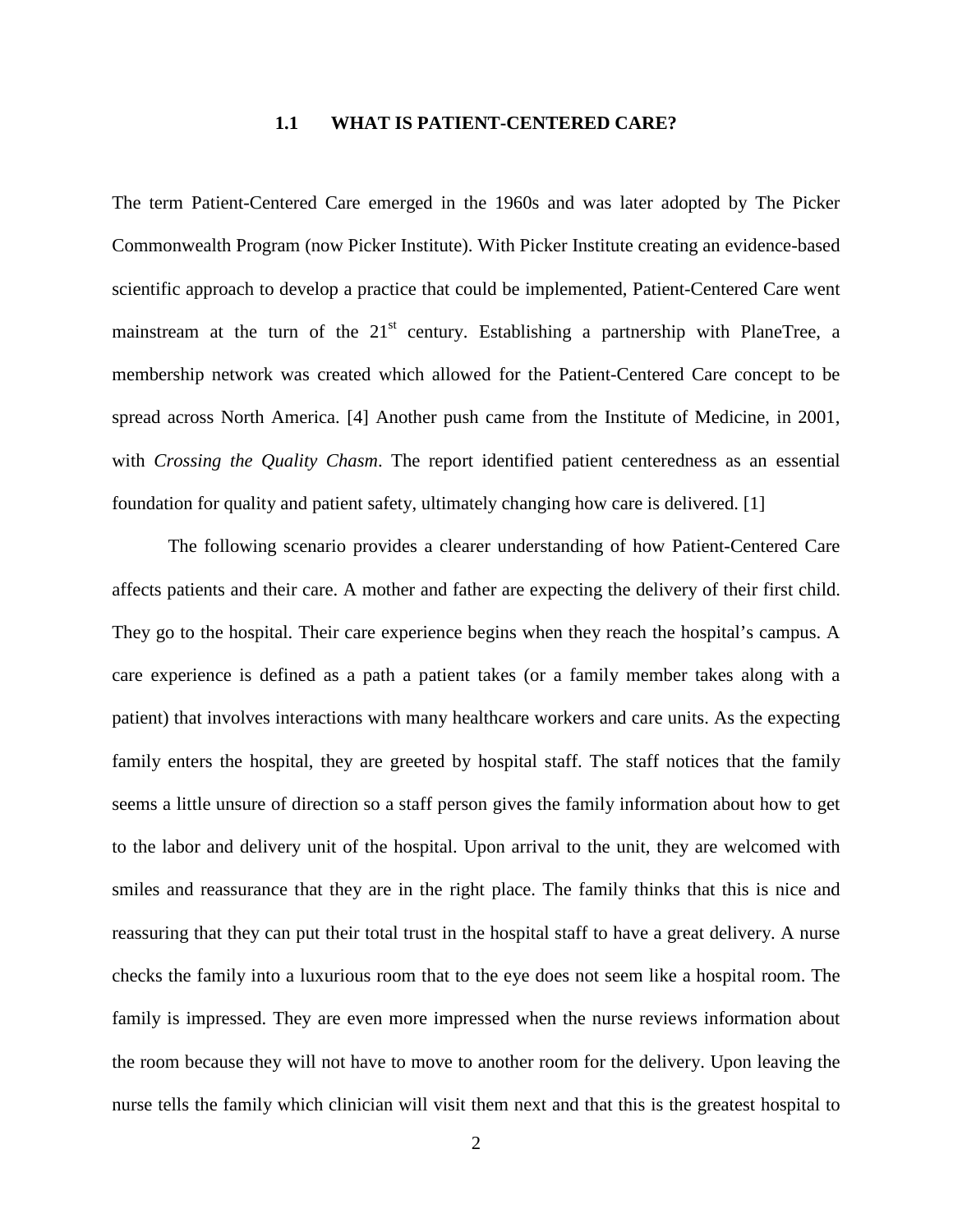be in to have children. The nurse checks on the family every hour and anticipates their every desire. The nurse frequently asks if they need or want anything.

The doctor visits the family and says that she has coordinated their care with the nurse so that the family does not have to answer the same questions over and over again. The doctor is very personable. The doctor asks the family if they have any special requests and tries to accommodate their wishes. When it is time for the delivery all the clinicians involved treat the family with respect and keep them informed of all medical processes and medicine involved. Delivery is a success, and a healthy baby is the result. This is a joyous experience for the new parents and the clinicians share in the experience. The room is cleaned beyond the expectations of the family. Fresh linens are provided. Before the clinicians leave the patient room they summarize what occurred and provide accurate information of what processes are next for the family. The family is overcome with joy and thanks everyone involved.

Patient-Centered Care can be found in hospitals and works to keep patients involved in their care. In the previous scenario, doctors kept the patients informed about every aspect of their care. This exemplifies what Patient-Centered Care is about, improving the care that patients receive by involving them in every aspect of their care. Patient-Centered Care should be implemented in hospitals because it allows for patient engagement, coordinated care, and accountable care which leads to better health outcomes by encouraging and aiding patients in managing their health. [3]

#### **1.2 PERSPECTIVES ON PATIENT-CENTERED CARE**

<span id="page-12-0"></span>There are many perspectives about Patient-Centered Care. Donald Berwick, former Administrator of Centers for Medicare and Medicaid Services (CMS) and President and CEO of the Institute for Healthcare Improvement (IHI), defines Patient-Centered Care as "the experience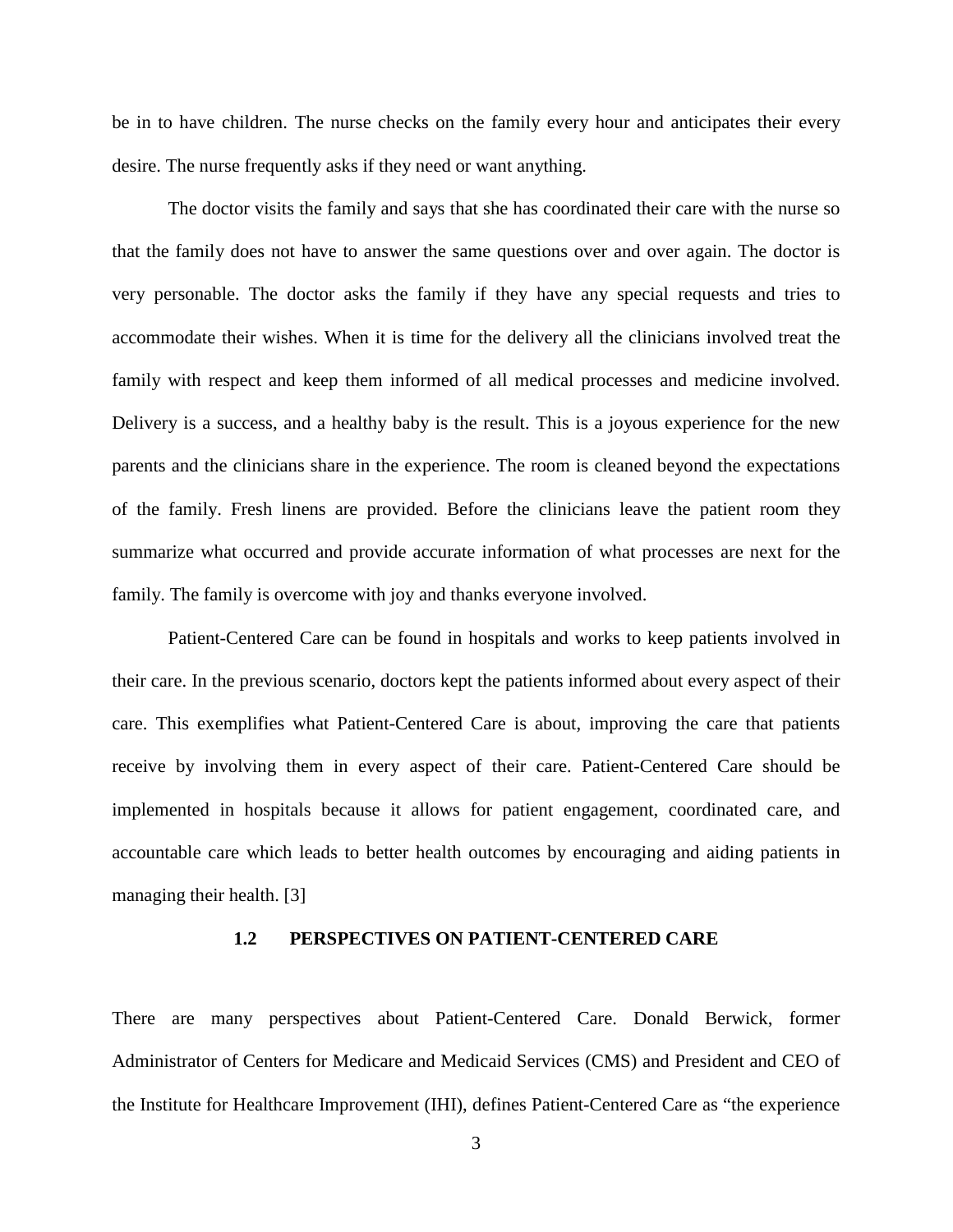of transparency, individuation, recognition, respect, dignity, and choice in all matters without exception, related to one's person, circumstances, and relationships in Healthcare." [5 pg.560] Tanya McCance and colleagues see Patient-Centered Care as a complex and multidimensional concept. McCance and colleagues, authors of "An Exploration of Person-Centeredness in Practice," describe it as a concept that will change nursing competencies to better engage both the patient and nurse and yield better outcomes. [6]

Healthcare foundations and entities also have views on Patient-Centered Care. The Patient-Centered Care Improvement Guide, a practical resource that was created by Planetree contains best practices and practical implementation tools for healthcare organizations that are striving to become more patient-centered, refers to Patient-Centered Care as the act of organizing the delivery of health care around the needs of the patient. [4] The Patient-Centered Care Improvement Guide notes that this concept is often misunderstood and even harder to implement in health care because of many complex systems. [4] Picker Institute, a world leader focusing on how to measure patient experience by improving healthcare practices to include the patient's perspective, through the patient's eyes. [4] Picker Institute offers grants for healthcare institutes, hospitals, and organizations that have evidence-based practices to improve patient's quality of care through patient-centered practices. [4] Picker Institute created "Eight Picker Principles of Patient-Centered Care" that help guide Healthcare systems as they reorganize models of care to put the patient at the center. The principles are as follows:

- 1. Respect for patients' values, preferences and expressed needs;
- 2. Coordination and integration of care;
- 3. Information, communication and education;
- 4. Physical comfort;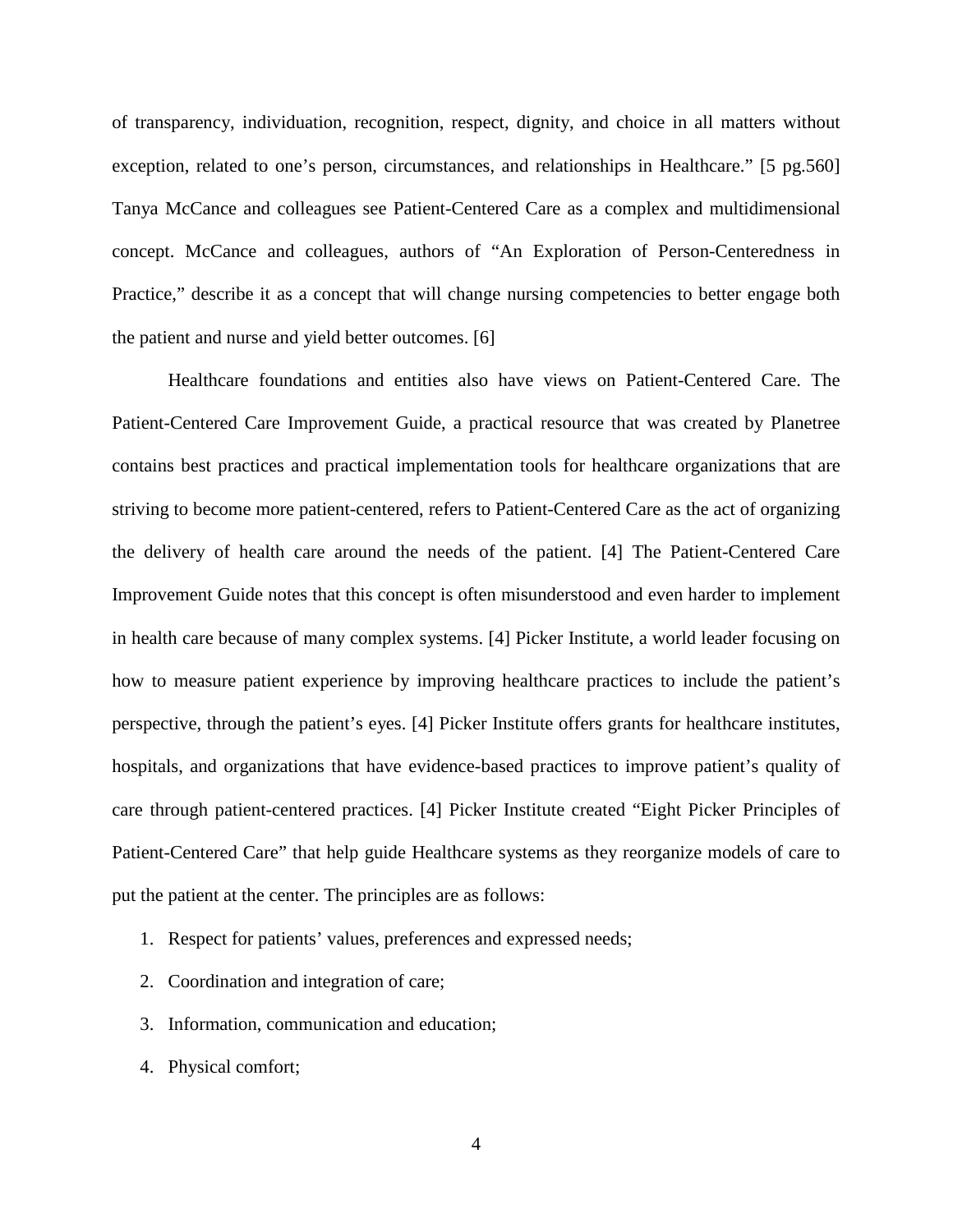- 5. Emotional support and alleviation of fear and anxiety;
- 6. Involvement of family and friends;
- 7. Transition and continuity; and
- 8. Access to Care. [4]

There are numerous books about Patient-Centered Care. One noted book, *Through the Patient's Eyes: Understanding and Promoting Patient-Centered Care,* is sponsored by the Picker/Commonwealth Program for Patient-Centered Care. [7] In this comprehensive, researchbased look at the experiences and needs of patients, the authors explore models of care that can make hospitalization more humane. *Through the Patient's Eyes: Understanding and Promoting Patient-Centered Care* provides insight into why some hospitals are more patient-centered than others; how physicians can become more involved in patient-centered quality efforts; and, how patient-centered quality can be integrated into health care policy, standards, and regulations. The authors bring the patient's perspective to the design and delivery of health services so that providers can improve their ability to meet patient's needs and enhance the quality of care. [7]

All of the aforementioned perspectives on Patient-Centered Care are meant to set the stage for effectively implementing Patient-Centered Care. By getting a perspective on how healthcare workers view Patient-Centered Care one is better able to understand how the concept has been adapted to different models of care and areas of healthcare. Now that Patient-Centered Care has been introduced, the following section will address common misconceptions of Patient-Centered Care.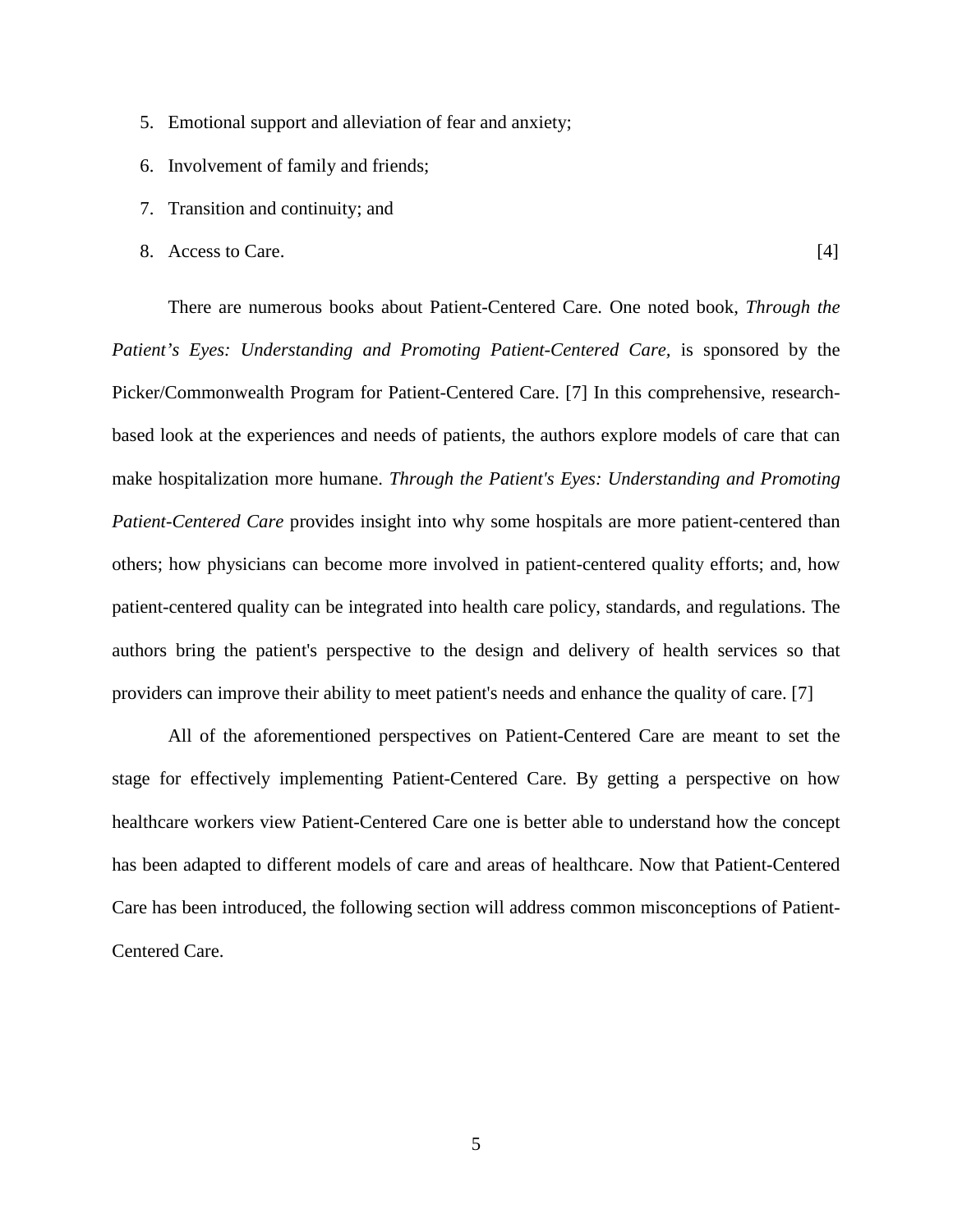#### **1.3 MYTHS ABOUT PATIENT-CENTERED CARE**

<span id="page-15-0"></span>There are many misconceptions about Patient-Centered Care, and this section addresses them. The first misconception about Patient-Centered Care is that practices are too expensive. This is false because Patient-Centered Care practices are recognized as being lean-driven models that cut cost and make systems more efficient. [4] Patient-Centered Care practices do not increase operating cost. In fact, Patient-Centered Care practices do not require new investments in technology to implement. [8] Patient-Centered Care is more about enhancing interaction, increasing coordination of care, and building trust than creating cost. [9]

The second misconception is a hospital can become more patient-centered by adopting models used by boutique hotels, such as having greeters and making a place greener or full of gadgetry. [4] Although making some aesthetic changes may increase patient satisfaction, they will not emphasize Patient-Centered Care. Changes that are made to create an effective Patient-Centered Care model of practice require a system-wide change. The focus must remain on ensuing that patients' needs are met while involving them in every aspect of their care. [10] For example, Patient-Centered Care might make some changes such as the implementation of an electronic health records or better integration of a transfer process from one unit in the hospital to another. [4] Another system change that has proven to be beneficial is shifting responsibilities from clinicians to hospital staff. This change allows for more availability of time for patients with clinicians. [10]

The third misconception about Patient-Centered Care is that it is a nurse's responsibility to practice. Providing Patient-Centered Care is everyone's responsibility. Clinicians are responsible to help create a patient-centered environment also. [11] In order for a patient to be fully engaged in her care Patient-Centered Care must start from the top executive and work its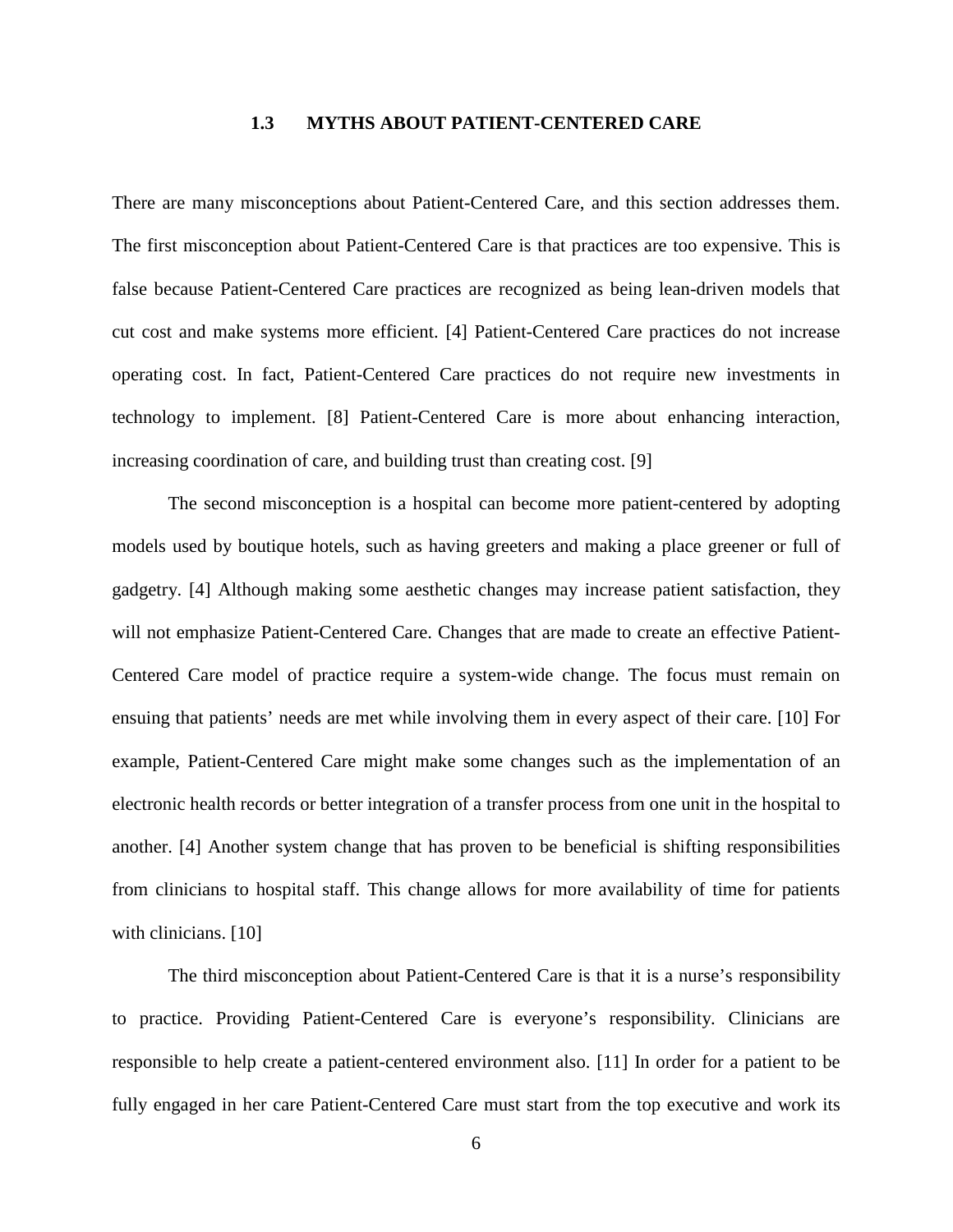way down to the front line staff**.** [4,6] For example, taking a look at Patient and Family Centered Care Methodology and Practice, which contains the message and culture of Patient-Centered Care at UPMC (Healthcare System in Pittsburgh, PA), a culture of Patient-Centered Care is established by the valet attendant to the president of the hospital. The rationale behind the practice is that when a patient or their family enters the hospital each person they come into contact with is a Care Giver and can have a good or a bad effect on their care experience. [12]

#### <span id="page-16-0"></span>**1.4 WHERE IS PATIENT-CENTERED CARE BEING UTILIZED?**

Patient-Centered Care is primarily being implemented in hospital systems. The reason for this is that Patient-Centered Care is an evaluation tool for hospitals. [4] Patient satisfaction, patient safety, and care integration can be evaluated with Patient-Centered Care practices and methods. This stems from the recent change in delivery of care due to a recent Centers for Medicare and Medicaid Services policy for Value-Based Purchasing (described in the Nomenclature section). [13, 14]

The next chapter discusses why there was a change in health care from the past operating system of care to the present models of care that include Patient-Centered Care. Patient-Centered Care practices are reviewed to see how evidence can help support the concept of care. The Centers for Medicare and Medicaid Services policy is also used to support the Patient-Centered Care practices.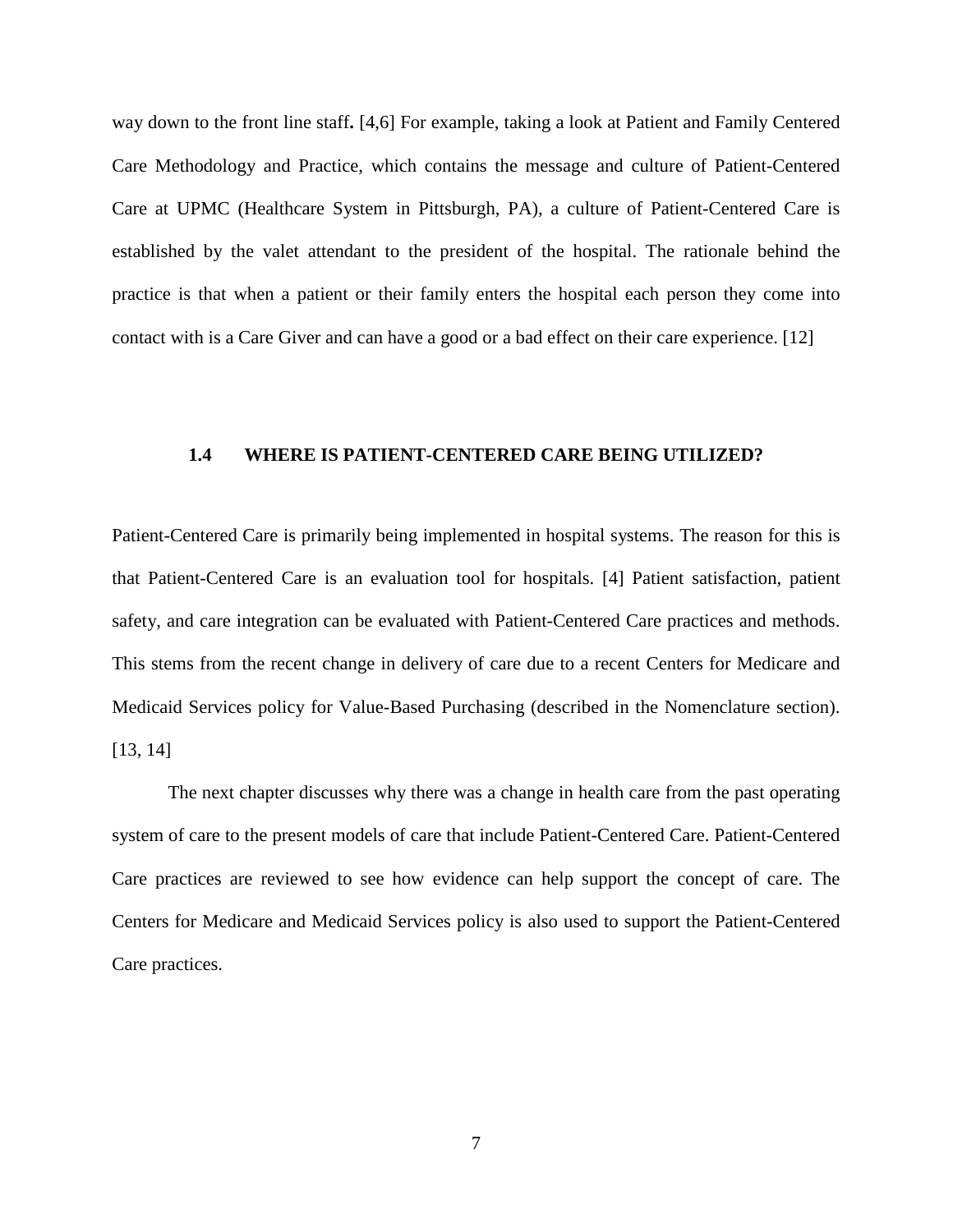#### <span id="page-17-0"></span>**2.0 THE CHANGE IN HEALTHCARE DELIVERY**

The change in health care from a disease-centered model to a Patient-Centered Care model is a result of the healthcare industry moving to a culture of quality and coordinated care. After the Institute of Medicine published *Crossing the Quality Chasm*, the healthcare industry needed to understand the care continuum that patients travel on their road to wellness. [1, 15] Knowing what a patient experiences is the key to changing health care. Patient-Centered Care is a concept that is helping health care workers understand how to change healthcare for the betterment of patients. [15]

#### <span id="page-17-1"></span>**2.1 WHY IS THE CHANGE TO PATIENT-CENTERED CARE IS NECESSARY?**

Patient-Centered Care helps caregivers understand the need to make changes to the process to improve care models to add value to the care on the behalf of the patient. However, listening to patient considerations and getting their perspective on care delivery changes is easier said than accomplished. One problem that most hospitals have is how to implement practices that will actively include patients and their families in their care. [15, 16] More importantly, how is the hospital supposed to increase patient satisfaction with Patient-Centered Care practices? One way that researchers tried to look at satisfaction was by measuring care interactions between patients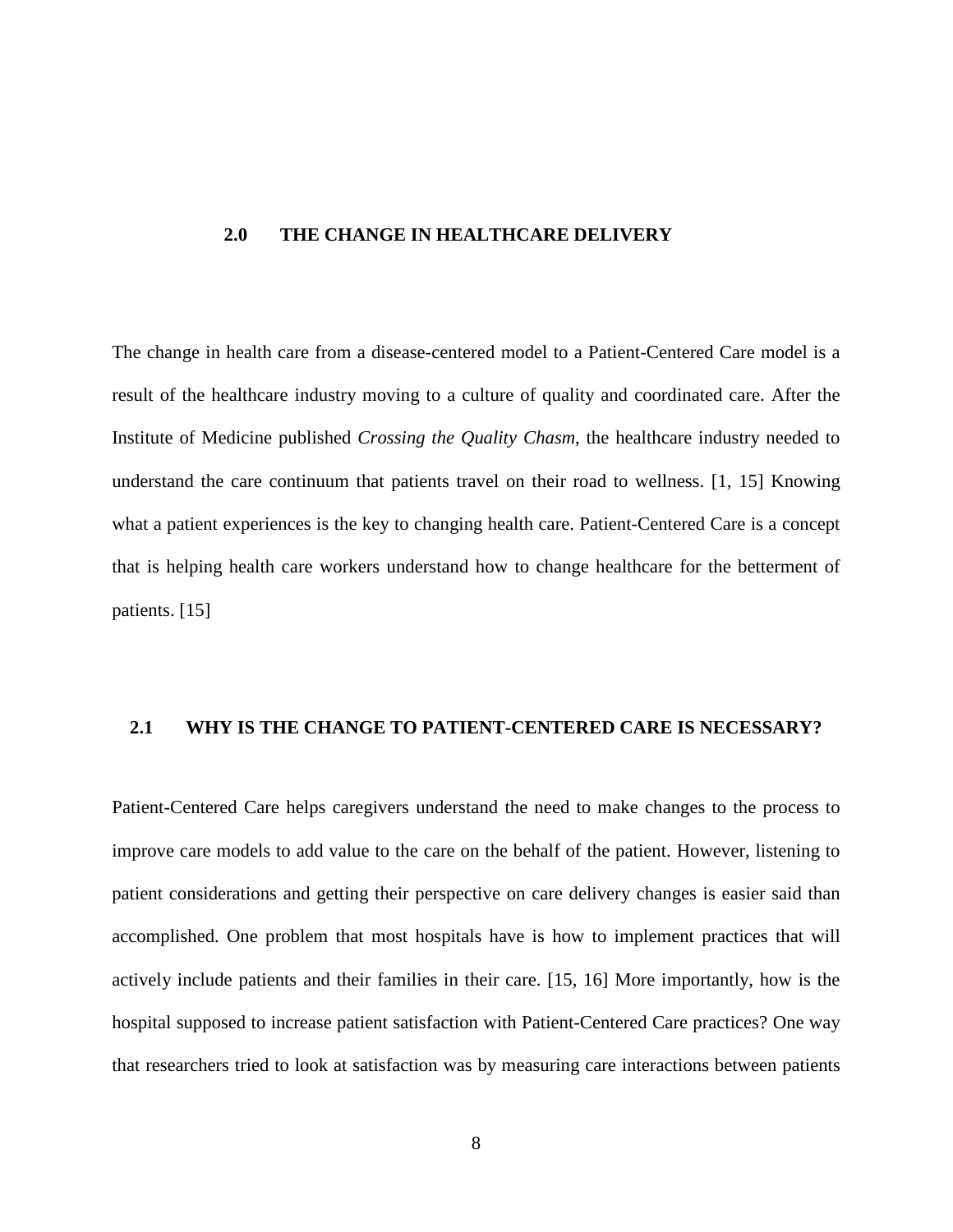and caregivers. This was an attempt to start developing a metric system that could be used to detect areas for improvement. [4, 16]

The problem with the early practice was that it was not standardized and was hard to evaluate. Hospitals would ask different questions which would generate an open ended response. [15] For example, under the old system a question would be asked, "Were you satisfied with your visit to see Dr. Williams?" This question is hard to collect answers that are comparable to explanations of others. [16, 17]

In 1995, the federal government began to develop new approaches for quality in health care. The new practice of surveying was led by the Agency for Healthcare Research and Quality (AHQR). The new system created a question bank that would be easier to interpret. Under the new system, one question asked is, "Were you told about the purpose of your medication?" This question will draw a yes or no response. The yes and no answers can then be placed into categories and data sets can be created. [18 - 20]

The AHQR also developed surveys that would gather information from all kinds of people, including disabled, non-English as a first language speaking persons, and patients receiving services at home. Surveys can be accessed by anyone and are accompanied by technical support. AHQR encourages hospitals to use the surveys to be pro-active about patient satisfaction. [18, 19] Many other federal agencies implement surveys to encourage patient safety and patient satisfaction. One federal agency that is important to mention is the Center for Medicare and Medicaid Services (CMS). The CMS has implemented Hospital Consumer Assessment of Healthcare Providers and Systems (HCAPHS) surveys to improve hospital care. [15, 21]

9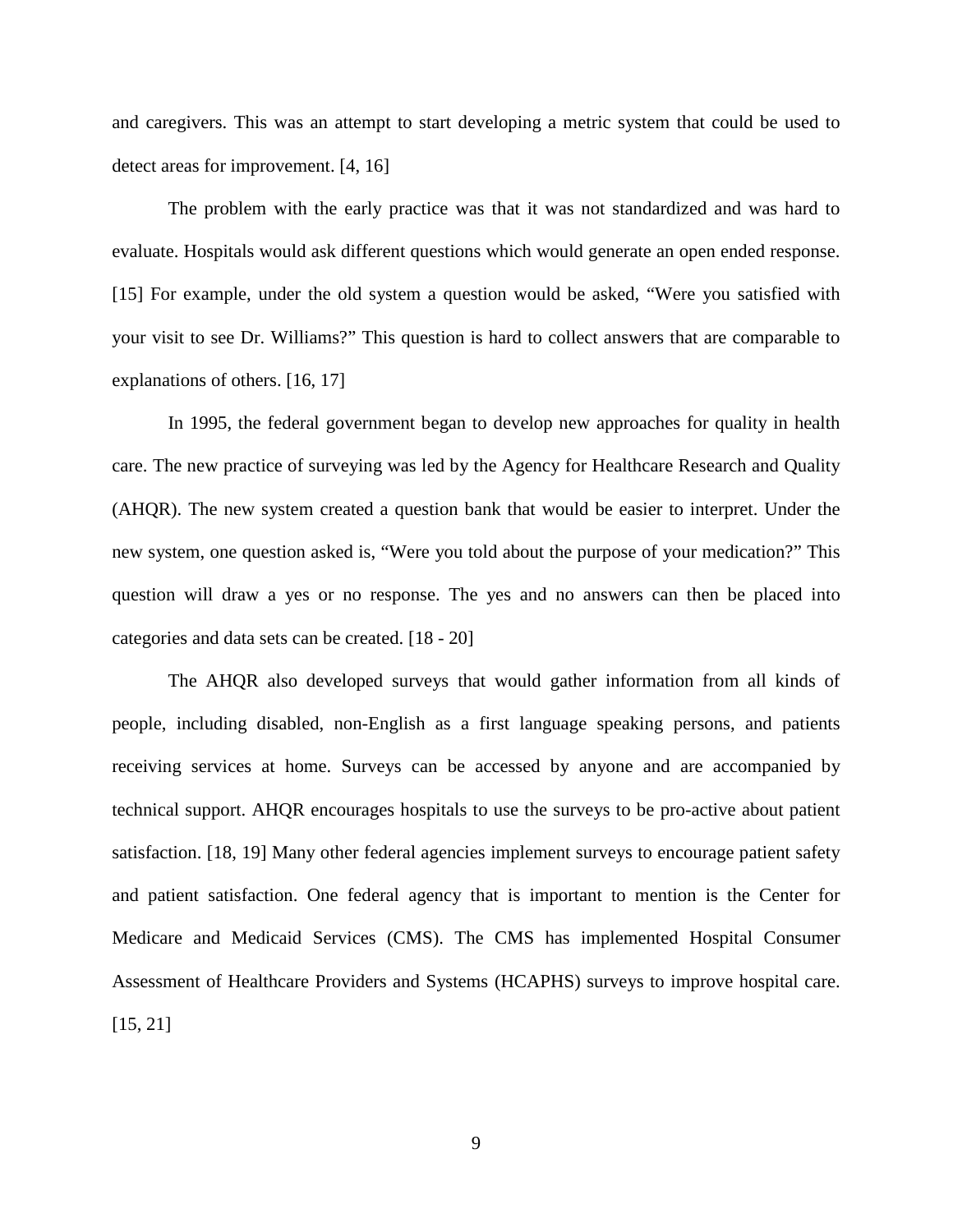#### <span id="page-19-0"></span>**2.2 PATIENT-CENTERED CARE, HCAPHS, AND VALUE-BASED PURCHASING**

According to the CMS, the HCAPHS (pronounced H-caps) survey was the first comprehensive publicly reported survey of patient's perspective on hospital care. [21] The surveys are designed for hospitals to conform to a national standard for collecting and publicly reporting information about patient experience. [21] There are three goals that are achieved by the CMS with HCAPHS surveys. First, surveys produce data about patients' perspectives of care that allow objective and meaningful comparisons of hospitals on topics that are important to consumers. [21] Second, surveys allow public reporting of patient's care which will create new incentives for hospitals to improve quality of care. [21] Third, public reporting of the surveys serves to enhance accountability in health care by increasing transparency of the quality of hospital care provided in return for public investment. [21] The link between Patient-Centered Care, HCAPHS, and Value-Based Purchasing is that due to the CMS regulating value of care and performance, hospitals' scores on the HCAPHS survey will affect reimbursement rates from the CMS. Patient-Centered Care ties the latter two together because as hospitals begin to focus on making changes that will affect patients' needs their performance on national surveys will increase. [22]

This is the third year of the CMS Hospital Value-Based Purchasing, which applies to hospitals paid under the Inpatient Prospective Payment System (IPPS). The IPPS system is based on performance standards met by a hospital and patients surveyed. [21] To improve on the HCAPHS survey the CMS has added five additional categories. Questions will reflect care experiences in transition to post-hospital care, mental and emotional health, and admission from the Emergency Department. CMS is currently looking for ways to improve reporting involving non-English as primary language patients as well. [21]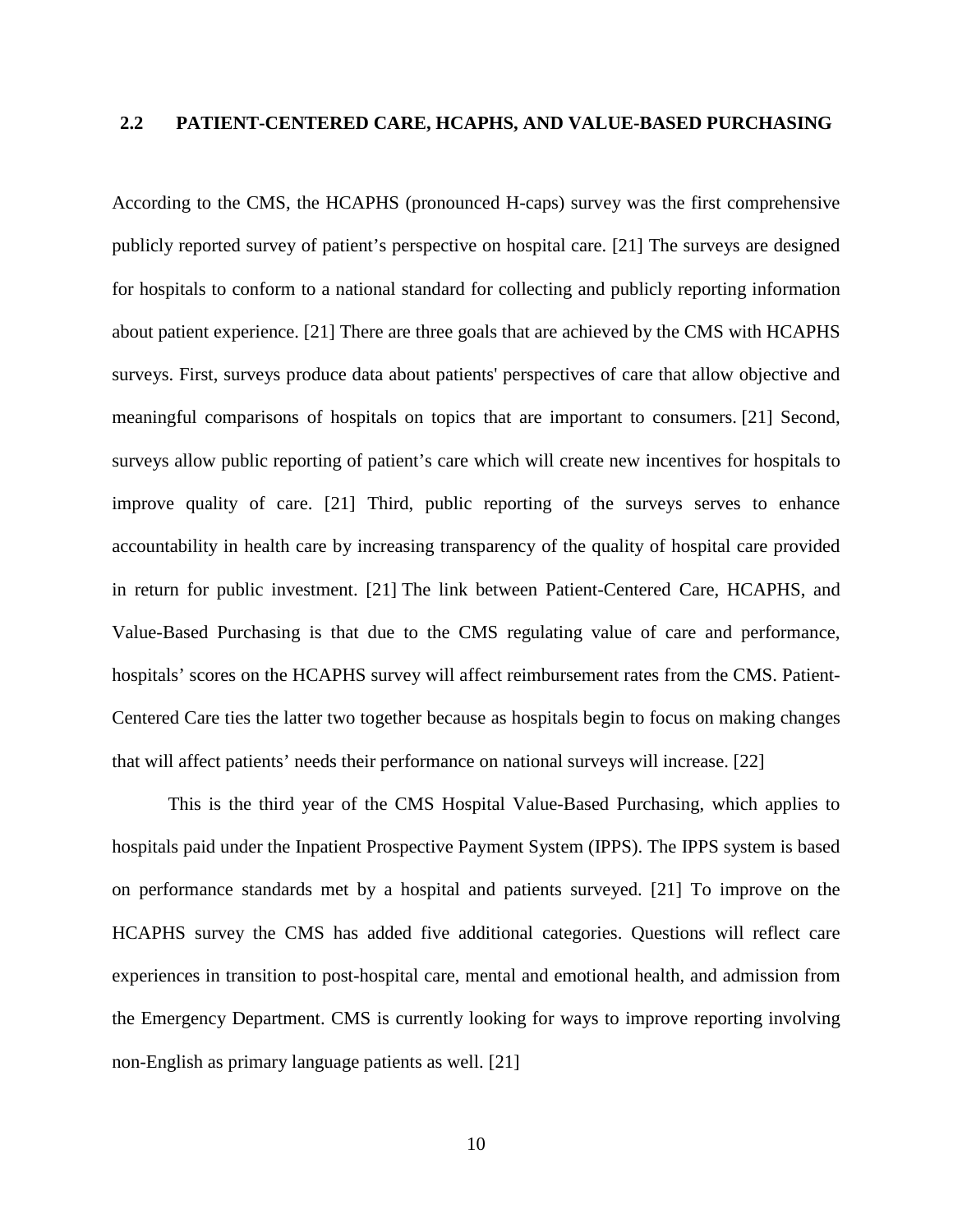#### <span id="page-20-0"></span>**2.3 WHAT HOSPIALS SHOULD DO WITH DATA COLLECTED?**

Data collected from the government, from HCAPHS, and private healthcare firms, and Press Ganey surveys (i.e., patient satisfaction surveys), are used to measure a hospital's performance compared to the standard of Patient-Centered Care referenced by Institute of Medicine. [1, 21] Survey results are currently the only way used to evaluate hospitals. Data will show each hospital where efforts need to be directed to better serve the need of their patients. Quantitative data are most often collected through surveys collection but there are forms of qualitative data as well. One form of qualitative data is Hot Comments provided by Press Ganey services. Hot comments are short notes that patients provide as a result of their care experience during their stay in a hospital. These comments are helpful because they provide feedback on where improvement needs to happen specific to a unit in a hospital. [21]

In the next chapter, Patient-Centered Care is evaluated in its current state. Skills and abilities that are needed for Patient-Centered Care are explained. Current Patient-Centered Care practices are identified as well.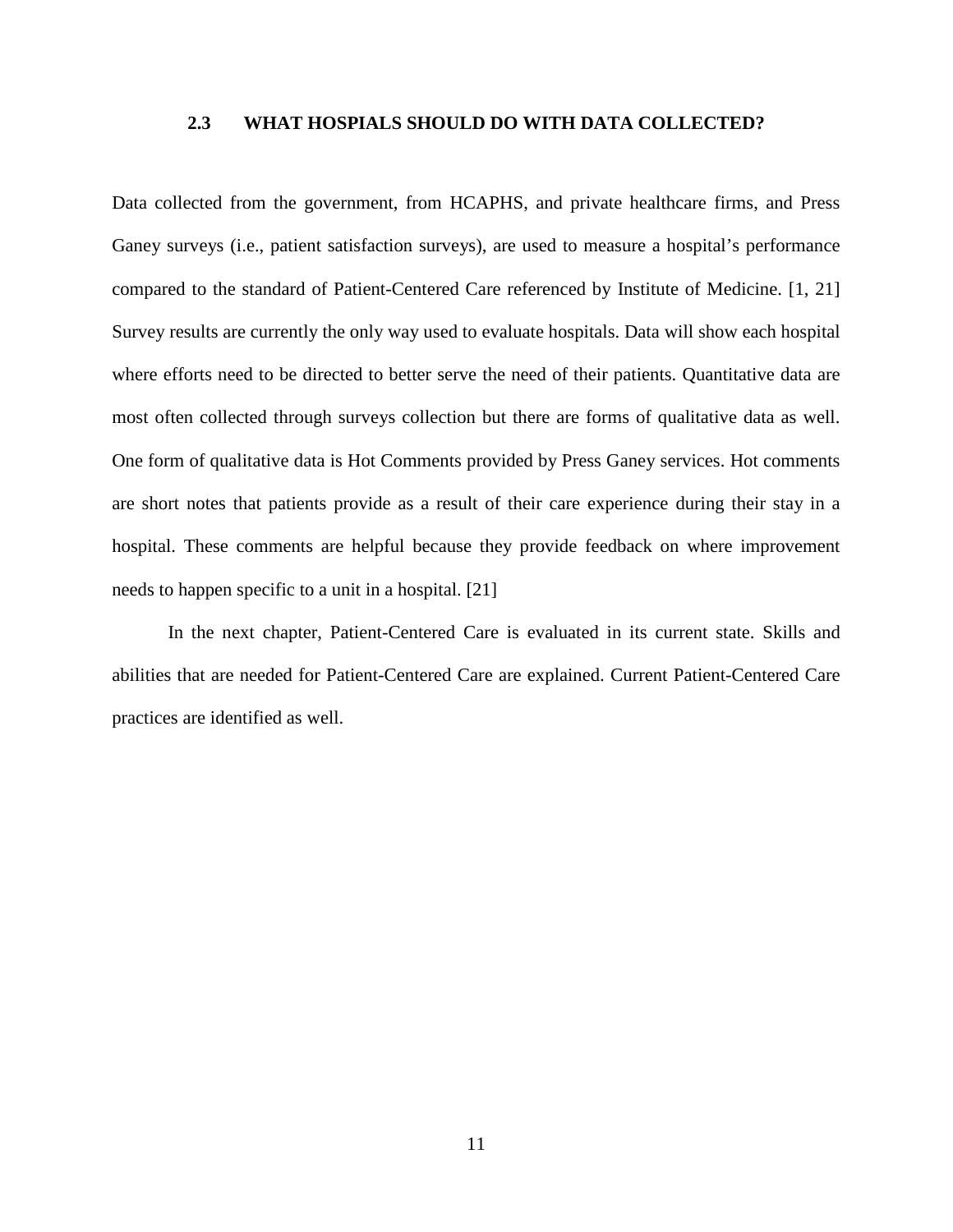#### <span id="page-21-0"></span>**3.0 PATIENT-CENTERED CARE IN ITS PRESENT STATE**

Currently, providers recognize that using Patient-Centered Care practices will allow them to keep their current consumers and to attract new ones by creating a brand. [23] As a result, the Patient Care Model is becoming increasing invaluable. Data collected from research studies have shown to decrease the average length of stay, improve patient satisfaction, and implement efficient and effective treatments, which have diminished system costs to Patient-Centered Care practices. [23 - 25] Figures 1 and 2, in Appendix A, show the Patient-Centered Care Model of Care and Shared Decision-Making and Patient-Centered Care Model.

Patients have come to expect a Patient-Centered Care Approach. [24, 28] Requesting Patient-Centered Care of their providers proved that patients were more engaged in their care, increasing their satisfaction, and their health outcomes were better. [16, 24, 28]

Most providers (hospitals) are using Patient-Centered Care practices to increase patient satisfaction. By educating staff and clinicians, hospitals are able to set goals to reach complete patient satisfaction. [24] Goals in patient satisfaction are achieved by addressing and integrating issues that address patient safety, cost, access to care, and disparity in care. [24]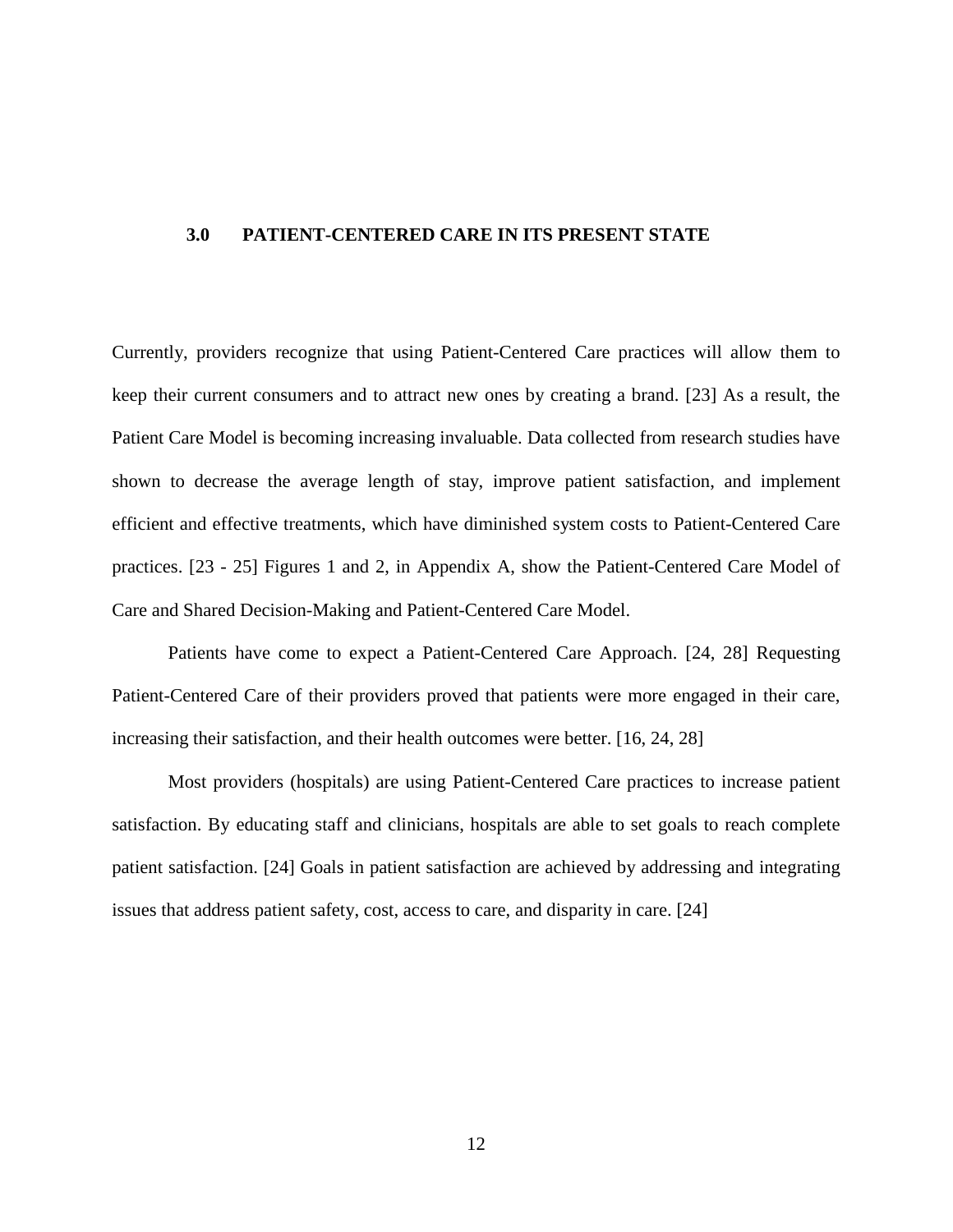# <span id="page-22-0"></span>**3.1 PATIENT-CENTERED CARE AND COMMUNICATION BETWEEN PHYSICIANS, NURSES, AND PATIENTS**

For patient-centeredness to be successful physicians and nurses are being encouraged to develop a set of skills that will allow an atmosphere in which Patient-Centered Care practices can flourish. Communication is a skill that helps Patient-Centered Care practices flow well. [24] The application of this skill is analyzed and compared among physicians, nurses, and patients. [24] In "Patient-Centered Care - A Conceptual Model and Review of the State of the Art," physicians are asked to examine a patient's story to adequately diagnosis conditions. Patients' stories contain "their environment, beliefs, dietary habits, risk factors, and social and psychological function." [24 pg.17] By listening to the patient a physician can ensure that the patient's perspective will be considered. [1, 24, 28, 29] Listening to patients' perspectives may ensure that the right treatment fits their life, environment, and access with any treatment regimens that will be prescribed. [24] Miscommunication involving treatment will be reduced because a patient will have been included in the decision making for a treatment by providing his preferences, abilities, and effect of his environment. [24, 30] Effective communication between patients and physicians had a positive effect on the emotional health of patients which led to better symptom resolution, functional and physiologic status of pain control. [24, 31, 32] Including the patients' persepecitves about treatment has proven to be essential for better outcomes with care. Decisionmaking is important to Patient-Centered Care because it is one way that signifies if patients are iniviolved in their care. [24]

Nurse communication is just as important as physician communication in a model for patient-centeredness. A nurse is a central asset linking a patient and a physician. [24] The nurse must be able to communicate the needs of the patient, humanize the patient to other caregivers,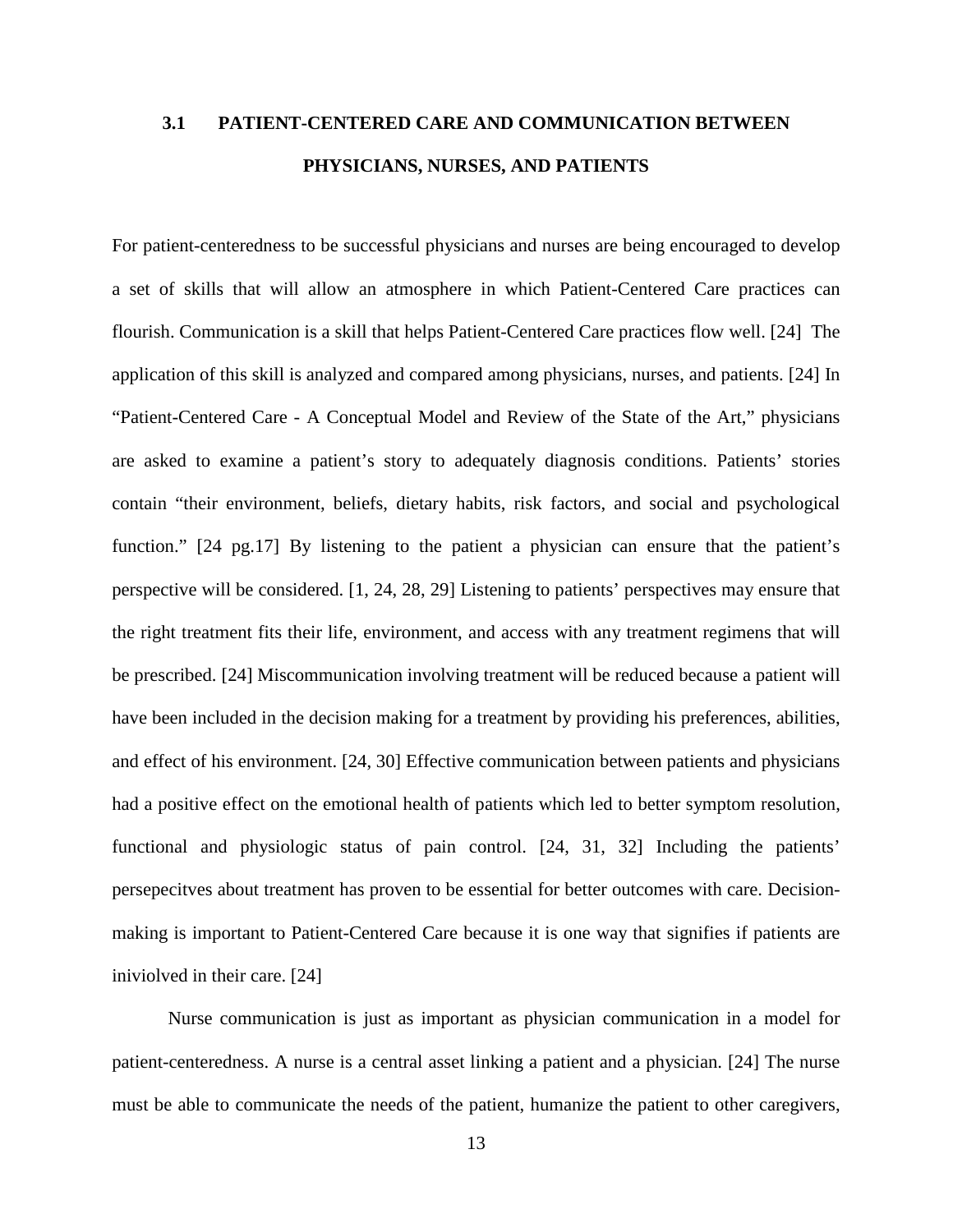and because every patient is different the nurse must be able to change the process to fit each patient. It is through interactions with the patient that the nurse can help engage a patient in their care adding to Patient-Centered Care. [24]

<span id="page-23-0"></span>In the following section, Patient-Centered Care is reveiewed to see its current state. Patient-Centered Care practices are identified in the United States. Patient-Centered Care practices are viewed with the hospitals or organiations model of care.

#### **3.2 CURRENT PATIENT-CENTERED CARE PRACTICES**

Patient-Centered Care practices vary across the country. Ranging from Patient-Centered Medical Homes (PCMH) to healthcare organizations that operate within patient-centered models of care, each has its own benefit for patients. As previously mentioned, Patient centeredness is more about systems changes than surface or line of sight fixes. [33 - 37]

Patient-Centered Medical Homes (PCMH) deliver core functions of primary care health. For a facility to become a PCMH a set of criteria must be met. A PCMH must be patientcentered, provide comprehensive care and coordinated care, have superb access to care, and maintain a systems-based approach to quality and safety. [33 - 36] Most PCMHs have teambased care models. Clinicians involved in this type of Patient-Centered Care practice use communication of care, involved decision-making, and care coordination to provide continuous care for patients. The model of care is physician-led. [33] Figure 3 in Appendix A shows the Patient Centered Medical Home Model of Care.

Health Information Technology is essential in the PCMH model for most characteristics to be achieved. [33 - 36] Some major attributes of PCMH are that the focus is on whole-person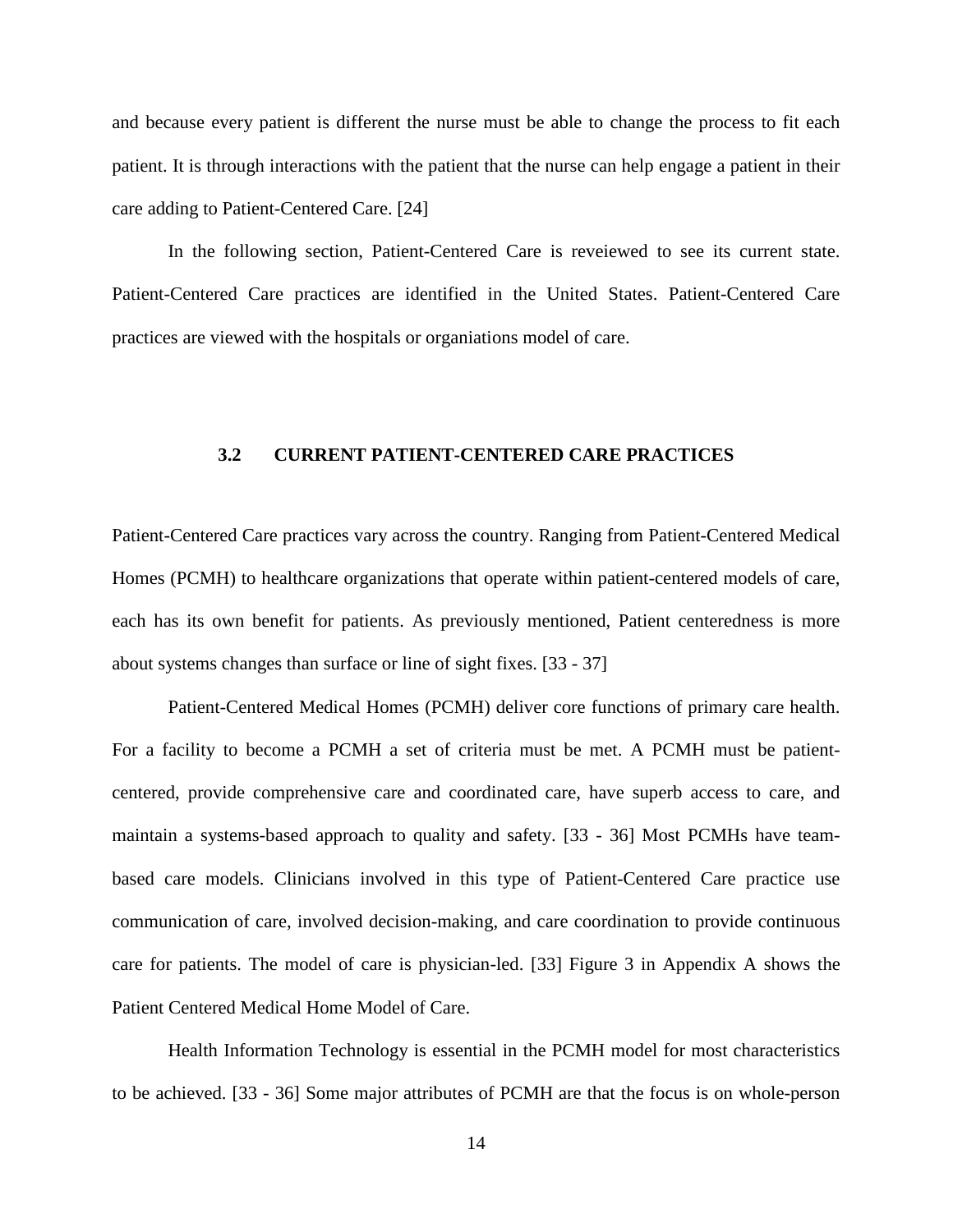care, care is coordinated across the healthcare system, and care is team-based. Whole-person care includes the self-management support and looks at a patient's outcome across the Continuum of Care. [31, 32, 38]

The Mayo Clinic has a unique model of care that is directed by set of principles that are influenced by Patient-Centered Care. The principles are a team approach to care, multidisciplinary care coordination, "unhurried" examinations, and the accommodation of multiple appointments. [39] The same principles that laid a foundation for the current model of care reflect a Patient-Care practice that is designed to listen to patients, engage patients, and involve them in all decision-making about their care. With the Mayo Clinic's model of care patients are given autonomy over their care, treated with respect, and provided with the top quality of care. [39]

The Cleveland Clinic has reorganized its model of care to create a distinctive Patient-Centered healthcare system. The Cleveland Clinic's guiding principle of care is, "Patients First." Cleveland Clinic created an executive position to manage patient experience. [40] The Chief Experience Officer oversees the Office of Patient Experience. A non-profit foundation, Association for Patient Experience, was created to support directives ensure that Patient-Centered Care is consistent through all clinical touch points. Cleveland Clinic goes beyond great clinical care to address patients' physical comfort, mental and psychological needs. [40, 41]

The Patient and Family Centered Care (PFCC) is a UPMC corporate resource that implements the how to method to achieve Patient-Centered Care. The scope of Patient and Family Centered Care is wider than that just of the patient; it also considers the family of the patient. [12] The PFCC Methodology and Practice helps hospitals understand how to make patients and caregivers partners in healthcare.

15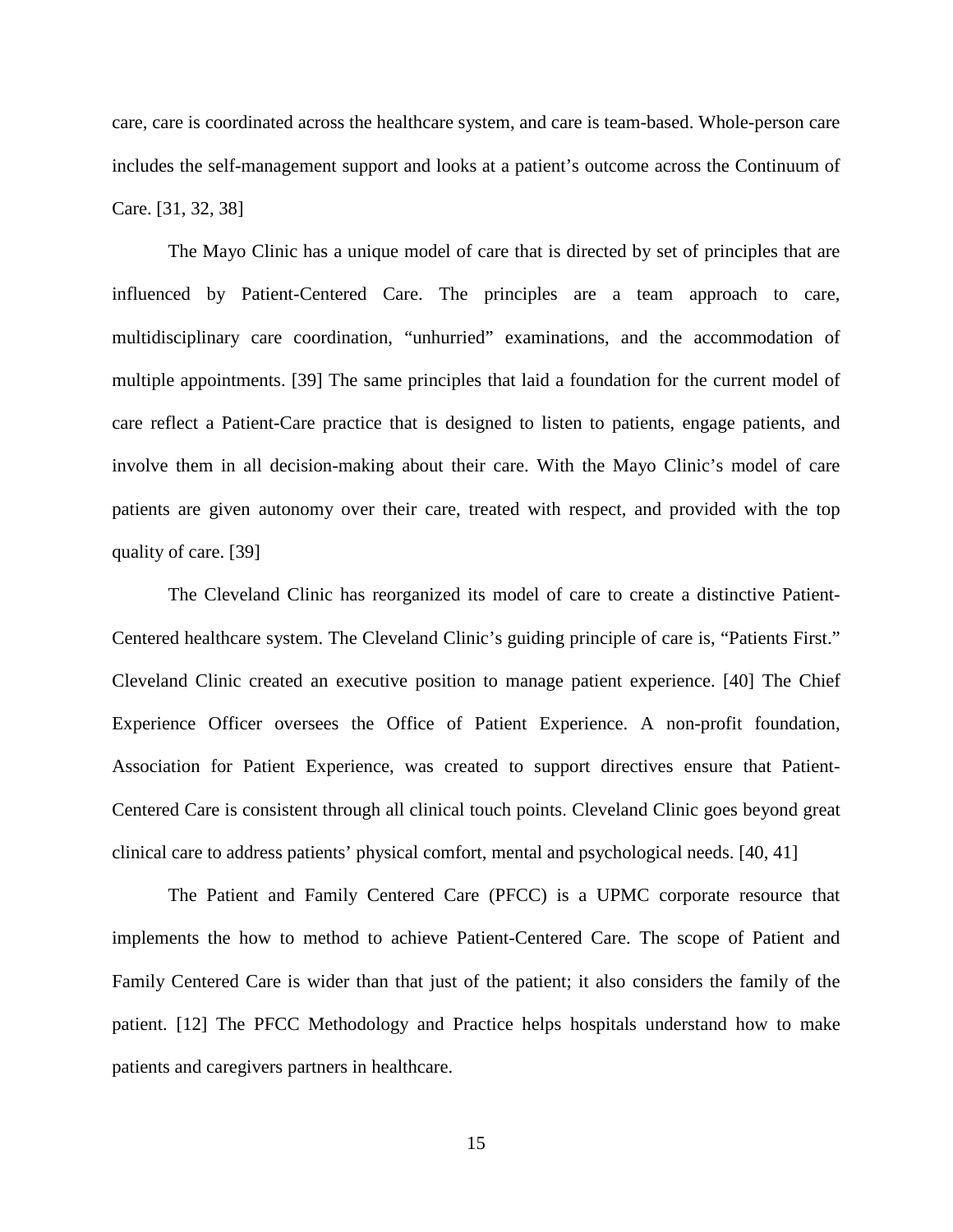Moving from identifying the current presence of Patient-Centered Care and its practices, value and Patient-Centered Care will be discussed. Patient-Centered Care is an evidence based practice and is supported by research which help to build the case for why Patient-Centered Care practices should be implemented at hospitals nation-wide. Outcomes from Patient-Centered Care practices are also identified.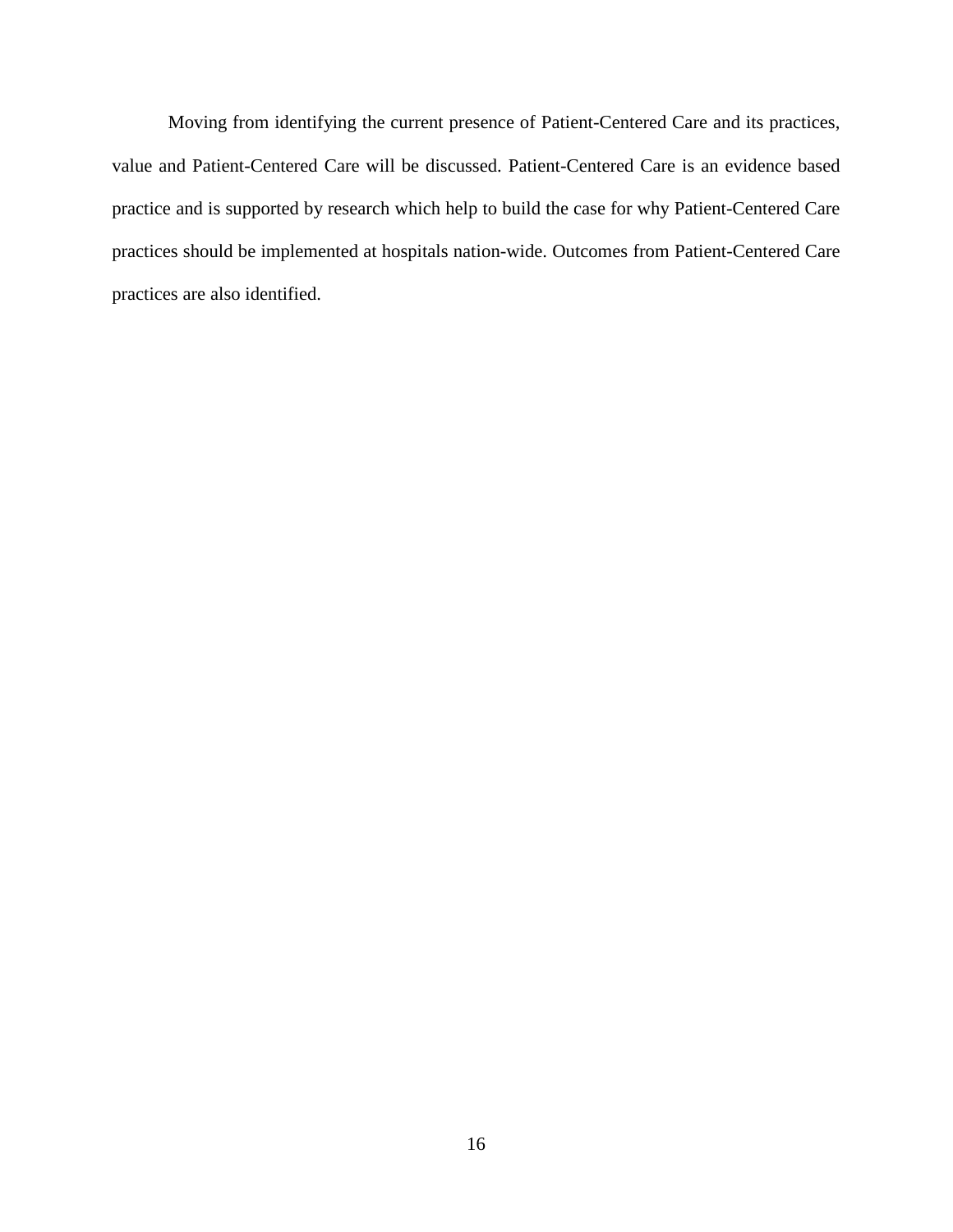#### <span id="page-26-0"></span>**4.0 THE VALUE OF PATIENT-CENTERED CARE PRACTICES AND OUTCOMES**

By focusing on value of care, Patient-Centered Care practices are able to identify areas that need to be improved within a health system, such as poor communication, lack of care coordination, or systematic errors. Improving components that are not functioning well will generate better outcomes and reduce waste. [30] With the attention focused on system components improvements can be made that will generate financial and better health outcomes. The outcomes are what will contribute value to the care received. [30]

Researchers are mapping out pathways that will help better target which Patient-Centered Care behaviors contribute to better health outcomes. In current models, patients may state they liked how their physicians had great listening skills yet their disease progression may be getting worse. [24] The fact that a physician communicates well, shows compassion, keeps the patient engaged in care, and is trustworthy is valuable because those characteristics can be essential to adherence to treatment and self-care. [24, 30] However, if a patient's health does not improve, given that his physician communicated well, creates confusion. Taking a further look at interactions between patients and clinicians will help guide researchers to develop tools to make sure patients' best interests are considered. [31, 32]

Patient-Centered Care seems to relate to ethics and morals, the right thing to do for patients and their families. However, in health care, initiatives are not taken if programs do not have a return on investment. The culture of health care is moving in the direction of value added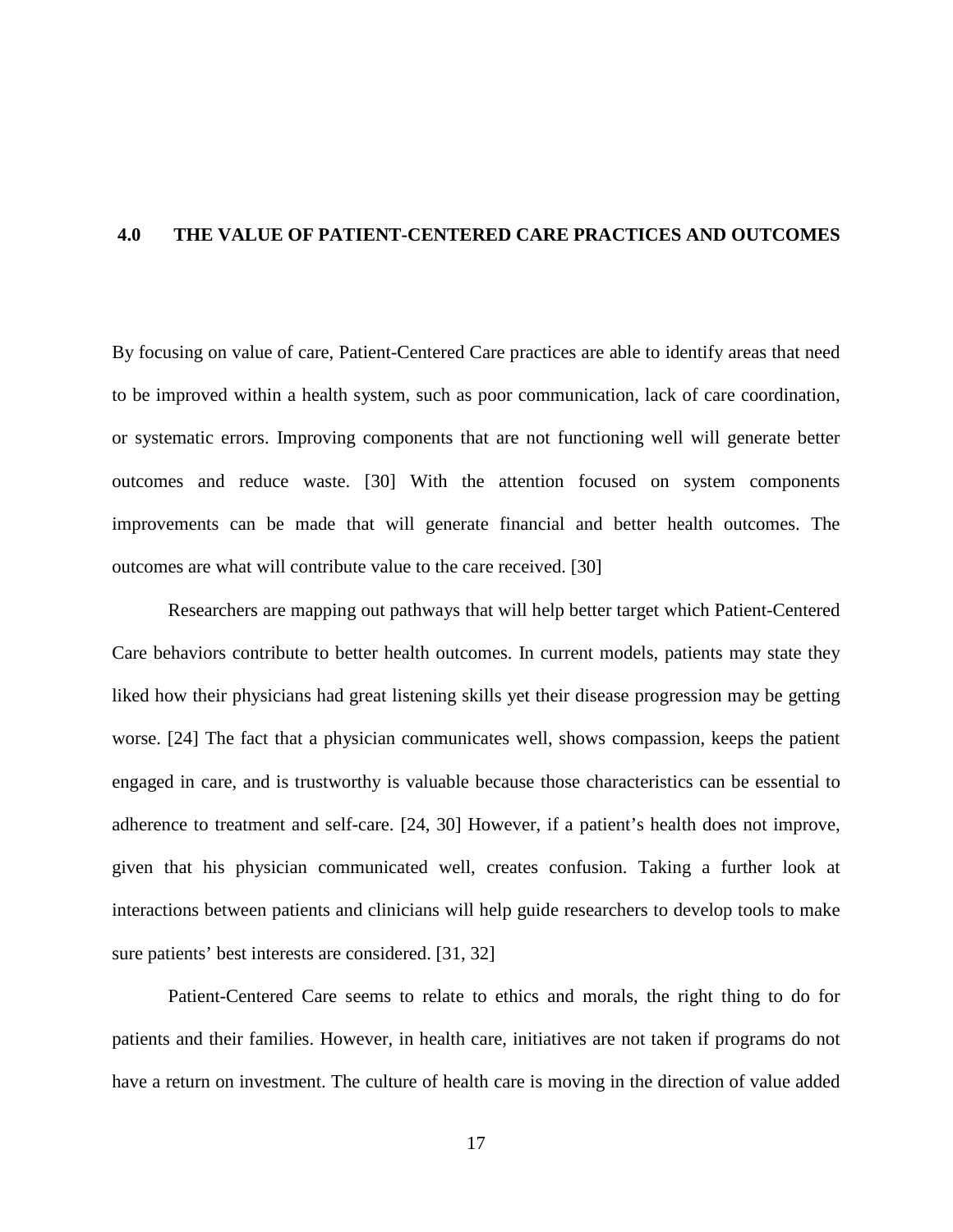to care received, which leads to the question, are Patient-Centered Care practices adding value to health care? The answer is simply, yes. More Patient-Centered Care practices are publishing outcomes yearly of successful health outcomes. [42 - 45] Patient-Centered Care practices are also creating methods that will incentivize hospitals to join, due to performance standards and Value-Based Purchasing set by the CMS. [42]

The next two sections highlight health outcomes and financial outcomes of Patient-Centered Care practices. Health outcomes in this essay refer to the positive improvements in health that are generated as a result of Patient-Centered Care practices changing how care is delivered to patients. As noted in Chapter 3, practices that involve multi-disciplinary care, patient-decision-making, and communication between patients and clinicians are ways that care can be delivered differently.

#### **4.1 HEALTH OUTCOMES**

<span id="page-27-0"></span>Many study results have proven that patients' health is positively affected by facilities that implement Patient-Centered Care practices. [24, 44, 45] One study concluded that if patients considered that their visit was patient-centered their outcomes were better. The study further produced results that fewer tests and referrals were needed, about 50 percent fewer. Another find of the study was that readmission to hospitals was decreased. [16] Finding a common ground that a patient could understand influenced patient's recovery in another study. [24, 46].

Patient-Centered Care practices have the ability to establish continuity of care which has also helped influence the improvement of health outcomes. Diabetes care, preventative care, and clinical care can be revamped to increase trust in clinical care while diminishing hospitalization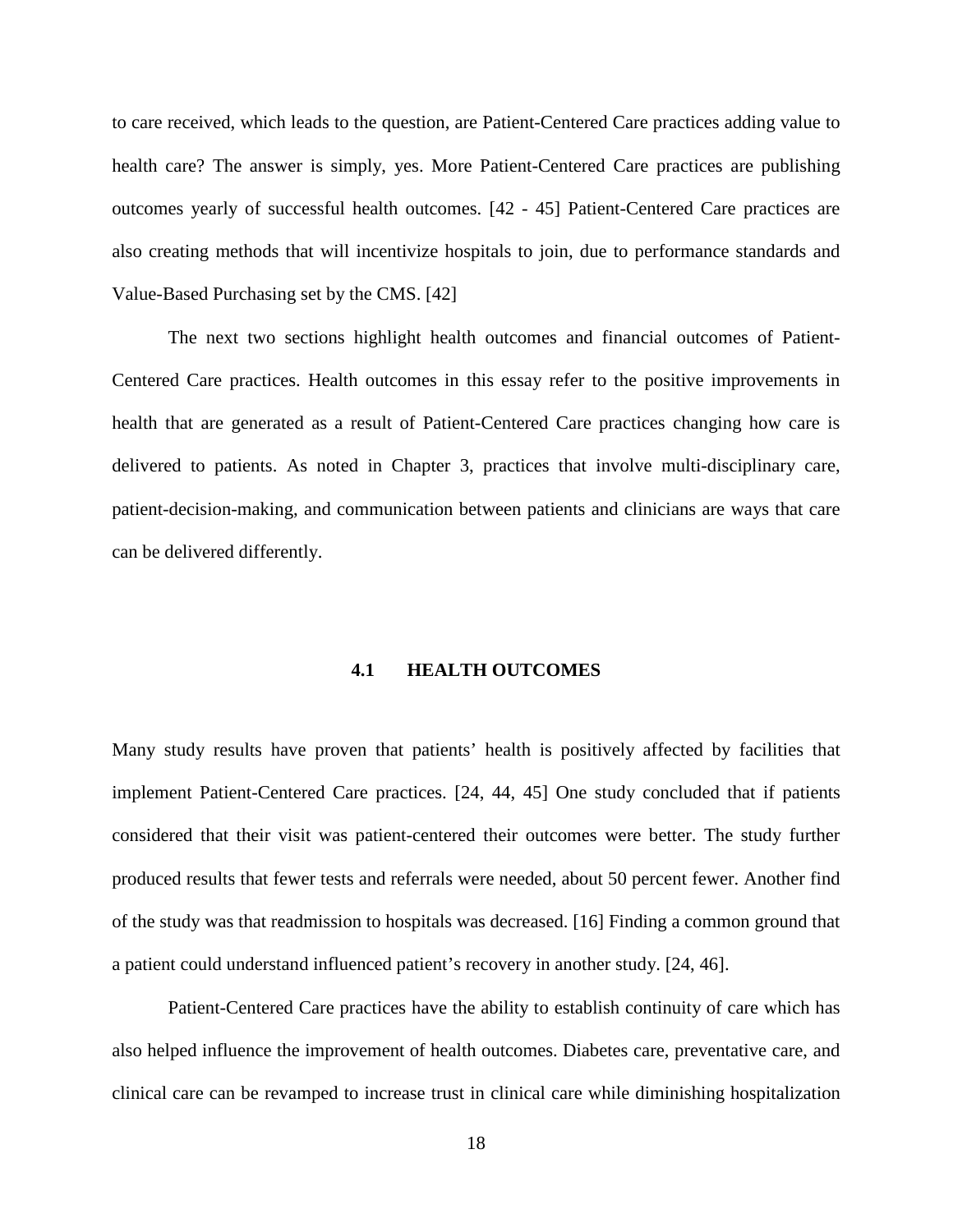and emergency department visits and reducing hospital length of stay. [47, 48] Another Patient-Centered Care characteristic, patient engagement, has also contributed to improved outcomes while decreasing costs. [24, 49]

Patient-Centered Care focuses on the patient as a whole person and views care from the patient's perspective. Because of this it is important to ask patients what they thought their outcomes were. A study conducted by Stewart et al. showed that if a patient perceived his visit to be patient-centered he had a positive outcome. [16] Flocke et al. reported in a study that higher patient quality, satisfaction, and quality of care were results of Patient-Cenetered Care practices. [50]

#### **4.2 FINANCIAL OUTCOMES**

<span id="page-28-0"></span>Implementing Patient-Centered Care practices within hospital systems lowers healthcare and operational costs. [29] There are many studies that support the claim that best practices reduce average length of stay in a hospital and improve patient satisfaction, efficiency and effectiveness of treatments which together lower the cost of care. [23-25, 29] The U.S. Department of Veteran Affairs implemented Patient-Centered Care practice, and reported cost effective measures from piloting the project. When comparing their results to institutional care, the VA found that the Patient-Centered Care practice lowered rates of long-term care needed for patients suffering from old age. [51]

One operational cost for hospitals is the turnover in staff positions. Turnover of staff includes loss of productivity within given a position, interviewing a new person, assessing the role that has been left vacant, training of a new employee, cost to the department, cost of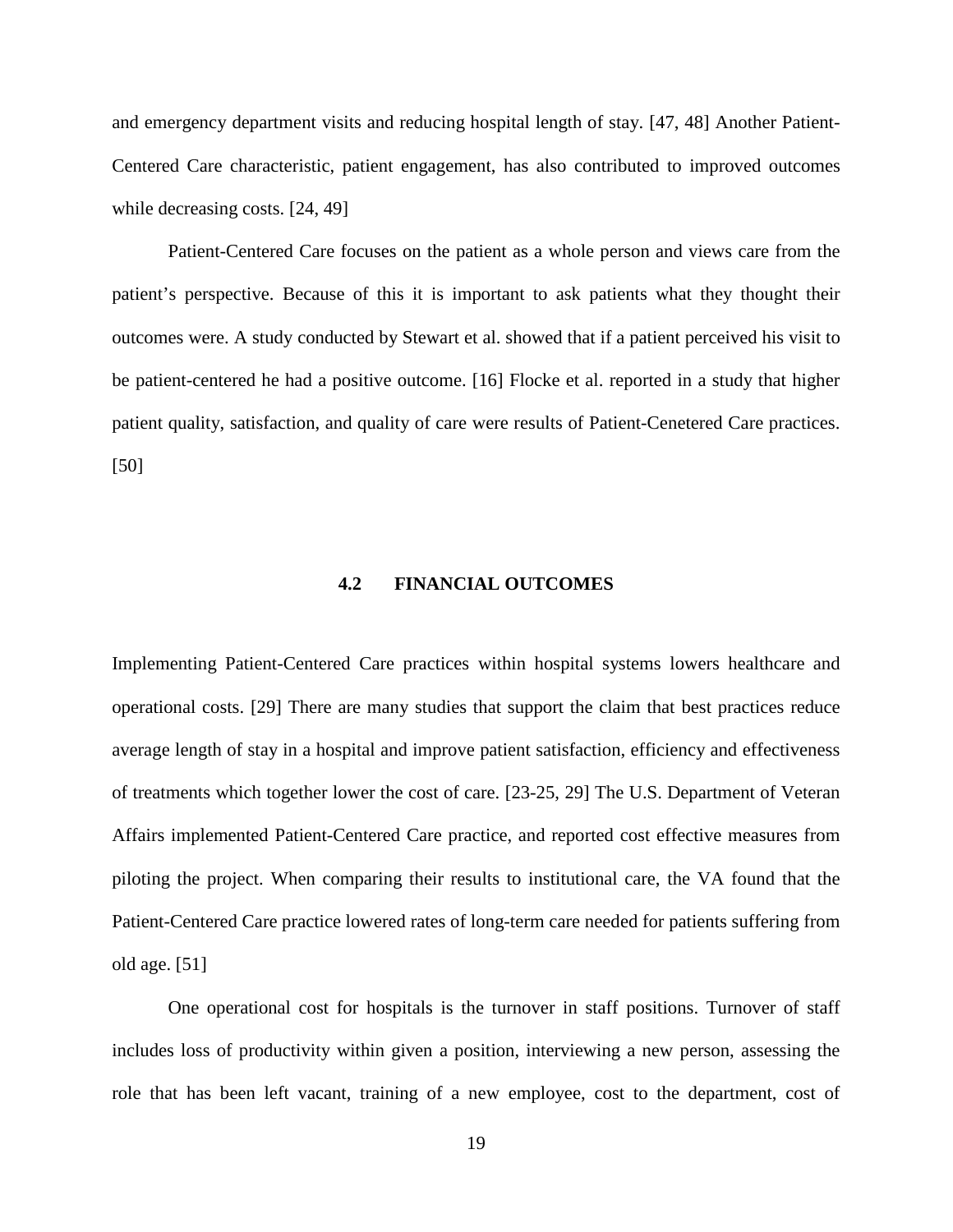severance, unemployment benefits (if necessary), marketing of the position, and time duration the position remains open. [52] Retaining talent is important for a healthcare organization to sustain its operations with efficiency. [52]

How can this situation of staff turnovers be rectified? Stamford Hospital, a 305-bed tertiary care center, in Stamford Connecticut, has found a way to apply Patient-Centered Care practices to employee satisfaction. With the help of Press Ganey data on the workplace environment, Stamford Hospital did a study of how to create a workplace environment that would be conducive for employees to continue working. As a result, Stamford Hospital raised its employee satisfaction from the  $33<sup>rd</sup>$  to the 66<sup>th</sup> percentile; the hospital was able to use the Patient-Centered Care concept to raise the level of value of the organization, leadership integrity, and employee engagement to create a healthy work environment. [30]

Patient-Centered Care practices have contributed to diminished medical malpractice lawsuits. Ensuring patient safety as well as good health outcomes is a result of Patient-Centered Care practices. [30] A hospital study experienced a decline in malpractice claims in the first nine years of implementing Patient-Centered Care practices which was not attributed with reduced volume of care. By focusing on caregiver communication, patient and family engagement, and the patient's perspective, adverse health effects were reduced and subsequently lowering their malpractice lawsuits. [30] Figure 4 in Appendix A shows the Effects of Patient-Centered Care practices on medical malpractice lawsuits.

Moving forward, Patient-Centered Care acceptance should increase as hospital systems begin to see its advantages. Realizing that care is better coordinated and accountable as a result of Patient-Centered Care practice will attract buy in for adopting the model of care. Patient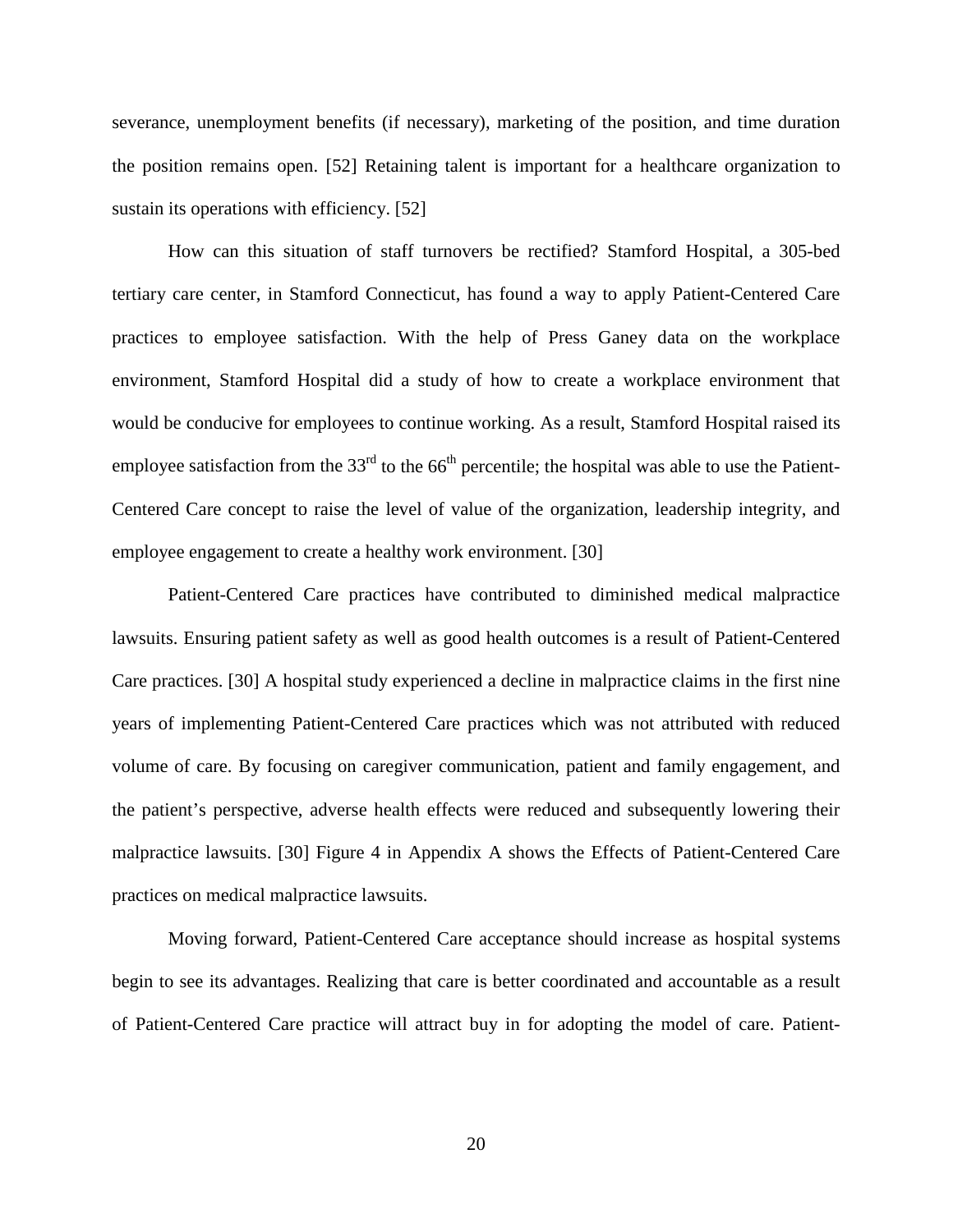Centered Care needs to be adopted by other health care organizations, such as community health facilities and long-term care facilities.

Patient-Centered Care supports the involvement of both patients and their families in the patient's care experience. After the Institute of Medicine published "*Crossing the Quality Chasm*," the healthcare industry began work on need to understanding the care continuum that patients travel on their road to wellness Patient-Centered Care practices has implications on the healthcare industry. Patient-Centered Care practices have been able to spread by a change in the healthcare industry as government agencies pushed for a culture change from volume of care to valuable care.

Patient-Centered Care practice is more than making aesthetic changes that are pleasing to the eye for patients, it is about making changes to system-wide processes that will integrate care and provide ideal care experiences. So far, Patient-Centered Care practices have been implemented in hospital systems. The concept puts patients at the center of their care and involves patients in decision-making processes that influence their care. These actions lead caregivers to better coordinate care and deliver accountable care.

Patient-Centered Care practices have proven to positively influence a patient's care. Patient-Centered Care practices reduce admission rates, hospital day stays, waste, staff turnover rates, and cut redundancies in care practices. Patient-Centered Care practices also increase patient satisfaction, safety, and trust in hospital staff. In the future, Patient-Centered Care practices can be expected to become more involved in the U.S. healthcare system and in other areas that healthcare touches. Patient-Centered Care is the key to allow patients, their families, and healthcare professionals to become partners in care. [53]

21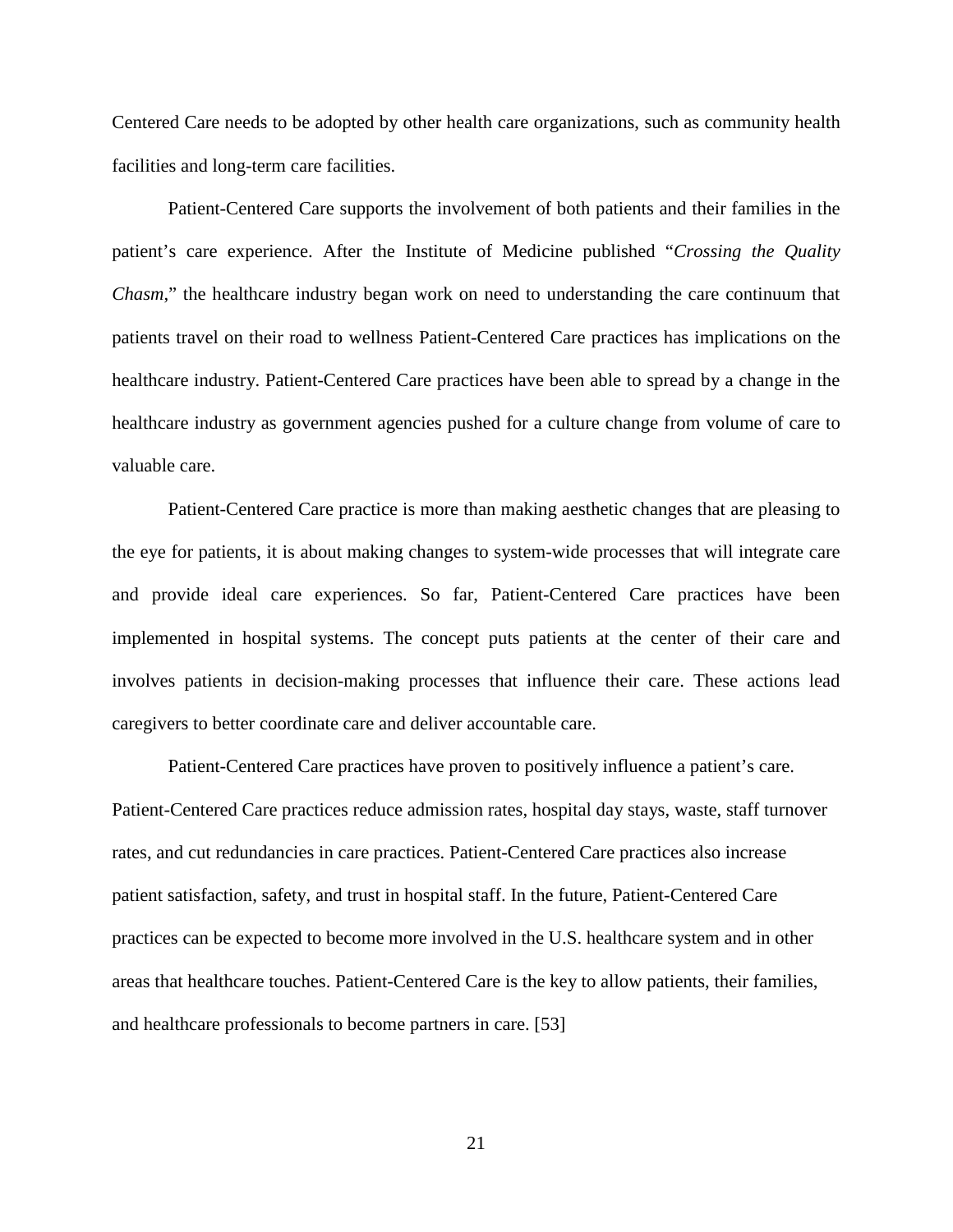## <span id="page-31-0"></span>**APPENDIX: FIGURES**



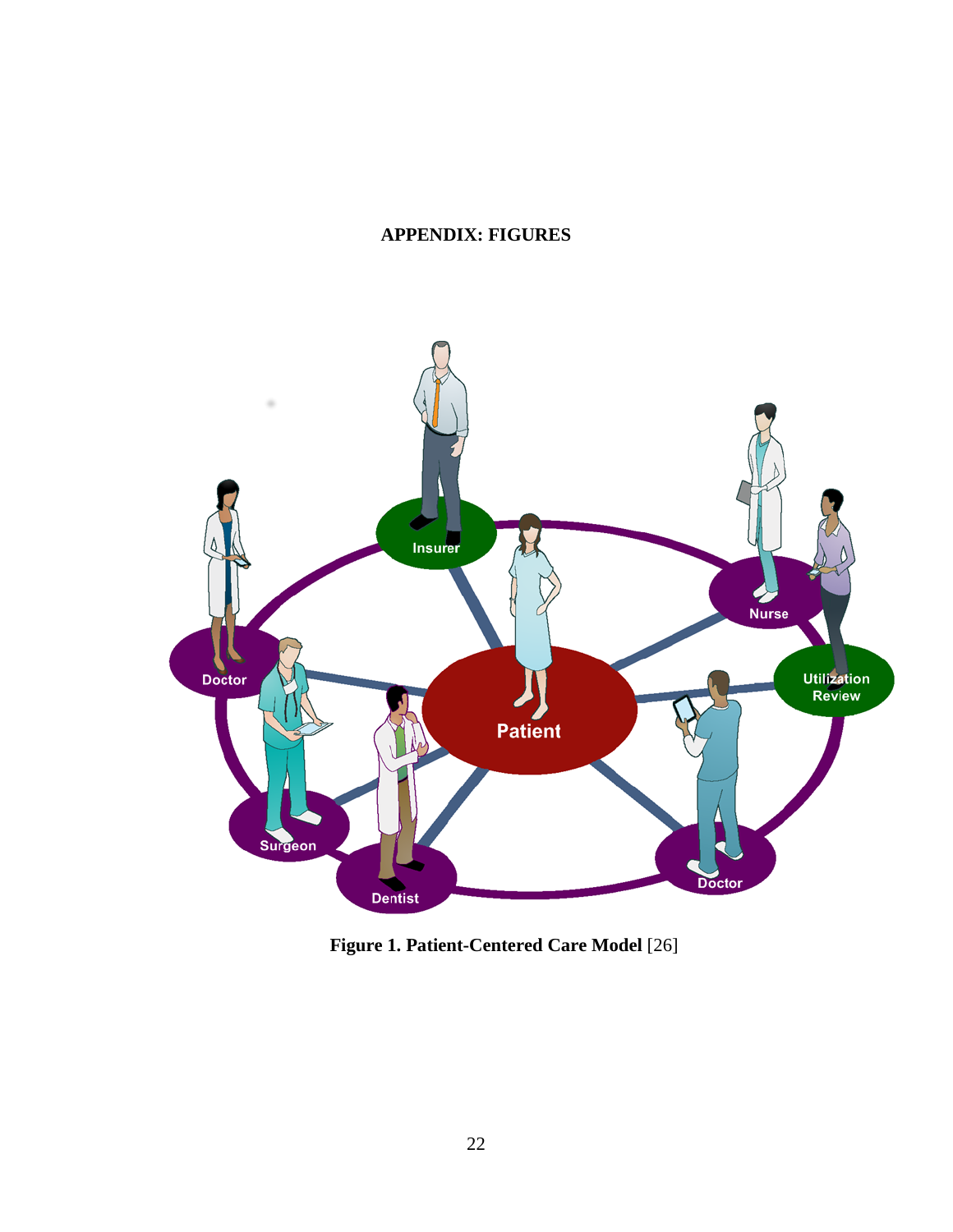

**Figure 2. Shared Decision-Making and Patient-Centered Care Model** [27]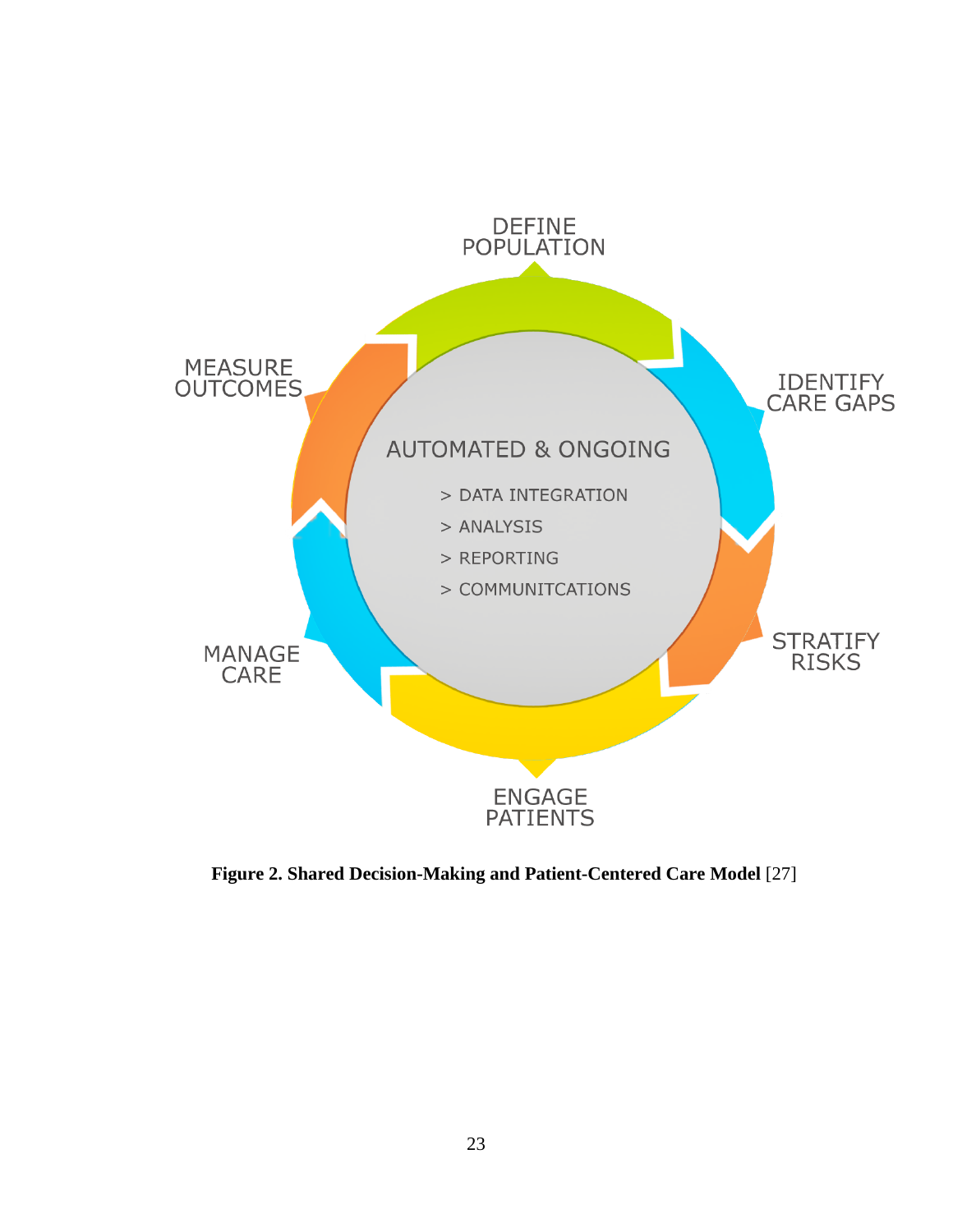

**Figure 3. Patient-Centered Medical Home Model of Care** [33]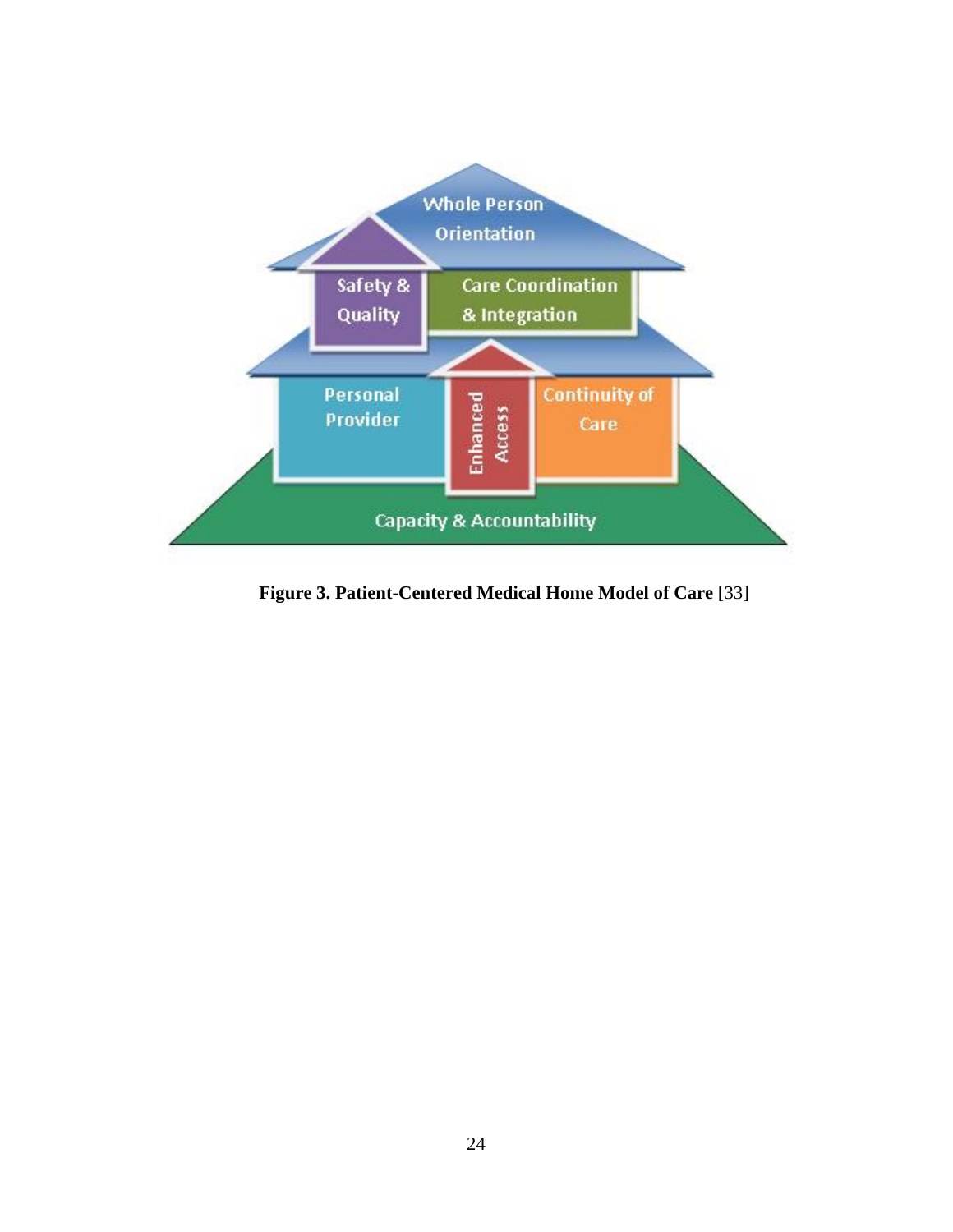

EFFECT OF PATIENT-CENTERED CARE ON MALPRACTICE CLAIMS

**Figure 4. The Effect of Patient-Centered Care on Medical Malpractice Claims** [30]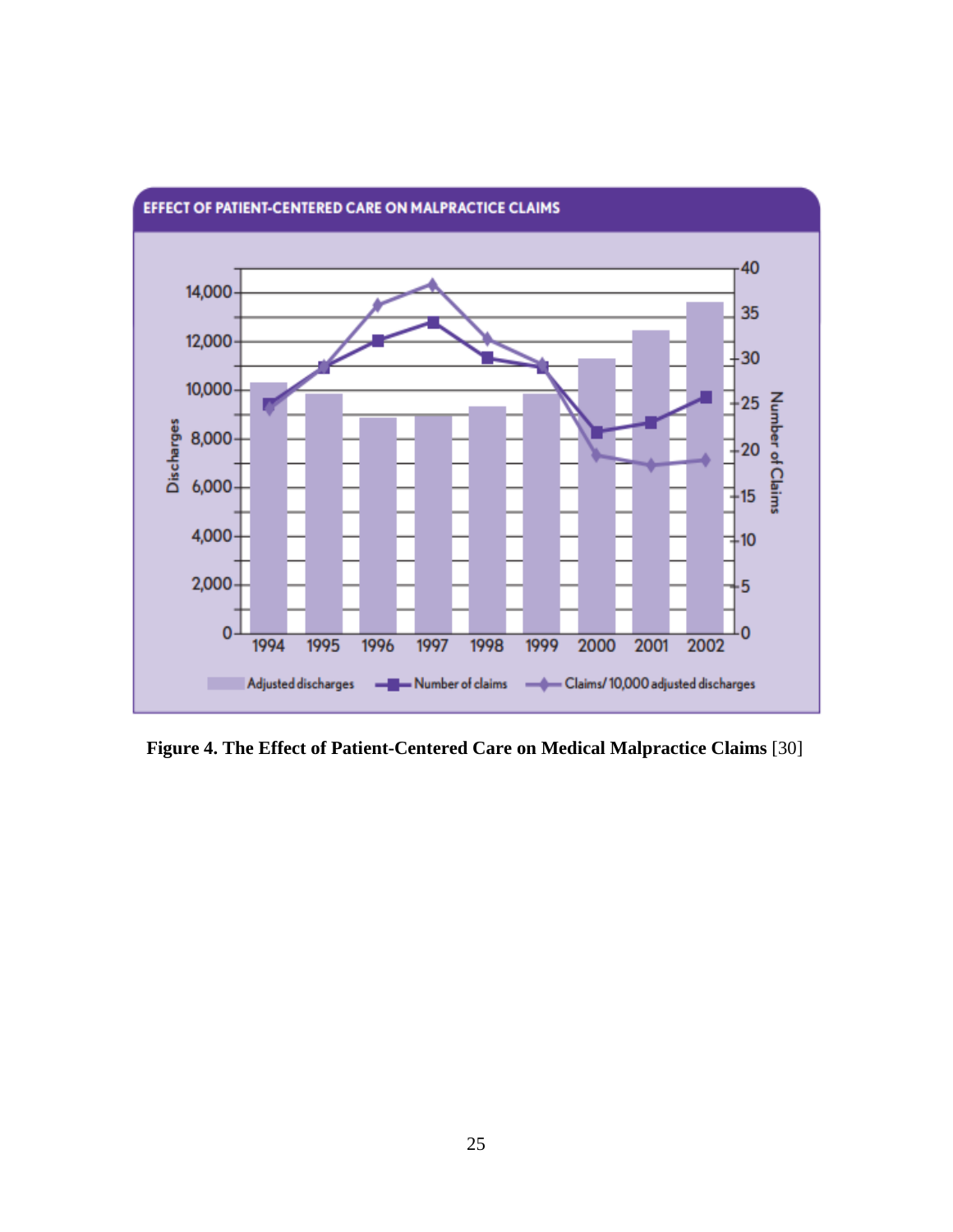#### **BIBLIOGRAPHY**

- <span id="page-35-0"></span>1. Institute on Medicine. "Crossing the Quality Chasm: A New Health System for the 21st Century". Retrieved 26 November 2012.
- 2. Josepha Campinha-Bacote, P. M.-B.-A. (2011). Delivering Patient-Centered Care in the Midst of a Cultural Conflict: The Role of Cultural Competence. *The Online Journal of Issues In Nursing*.
- 3. Martinez, E. (2013) *Implementing Patient Engaement and Care Coordination Technologies for Improved Outcomes*. Miami, FL: Miami Children's Hospital.
- 4. PlaneTree & Picker Institue. (2008). *Paitient-Centered Care: An Idea Whose Time Has Come.* Retrieved from Patient-Centered Care Improvement Guide: http://www.patientcenteredcare.org/chapters/introduction.pdf
- 5. Berwick, Don. "What Patient-Centered Should Mean: Confessions of an Extremist". *Health Affairs Web Exclusive*. pp. w560. Retrieved 25 March 2011.
- 6. Tanya McCance, B. M. (2011). An Exploration of Person-Centredness in Practice. *The Online Journal of Nursing*.
- 7. Margaret Gerteis, S. E.-L. (2002). *Through the Patient's Eyes: Understanding and Promoting Patient-Centered Care.* Jossey-Bass.
- 8. IDA Institute: The Hearing Co-Operation. (2013). *Myth Busting Patient-Centered Care.* Retrieved from IDA institute: http://idainstitute.com/tool\_room/myth\_busting\_patient\_centered\_care/not\_cost\_effective /
- 9. Ronald M. Epstein, Kevin Fiscella, Cara S. Lesser and Kurt C. Stange, *Why The Nation Needs A Policy Push On Patient-Centered Health Care*, Health Affairs, 29, no.8 (2010):1489- 1495
- 10. Steven C. Bergeson, J. D. (2006). A Systems Approach to Patient-Centered Care. *JAMA*, 2847-2848.
- 11. Wendy Levinson, Cara S. Lesser and Ronald M. Epstein, *Developing Physician Communication Skills For Patient-Centered Care*, Health Affairs, 29, no.7 (2010):1310- 1318
- 12. Anthony M. DiGioia, M. P. (2012). *The New Operating System for Health Care.* Pittsburgh: The Innovation Center of UPMC.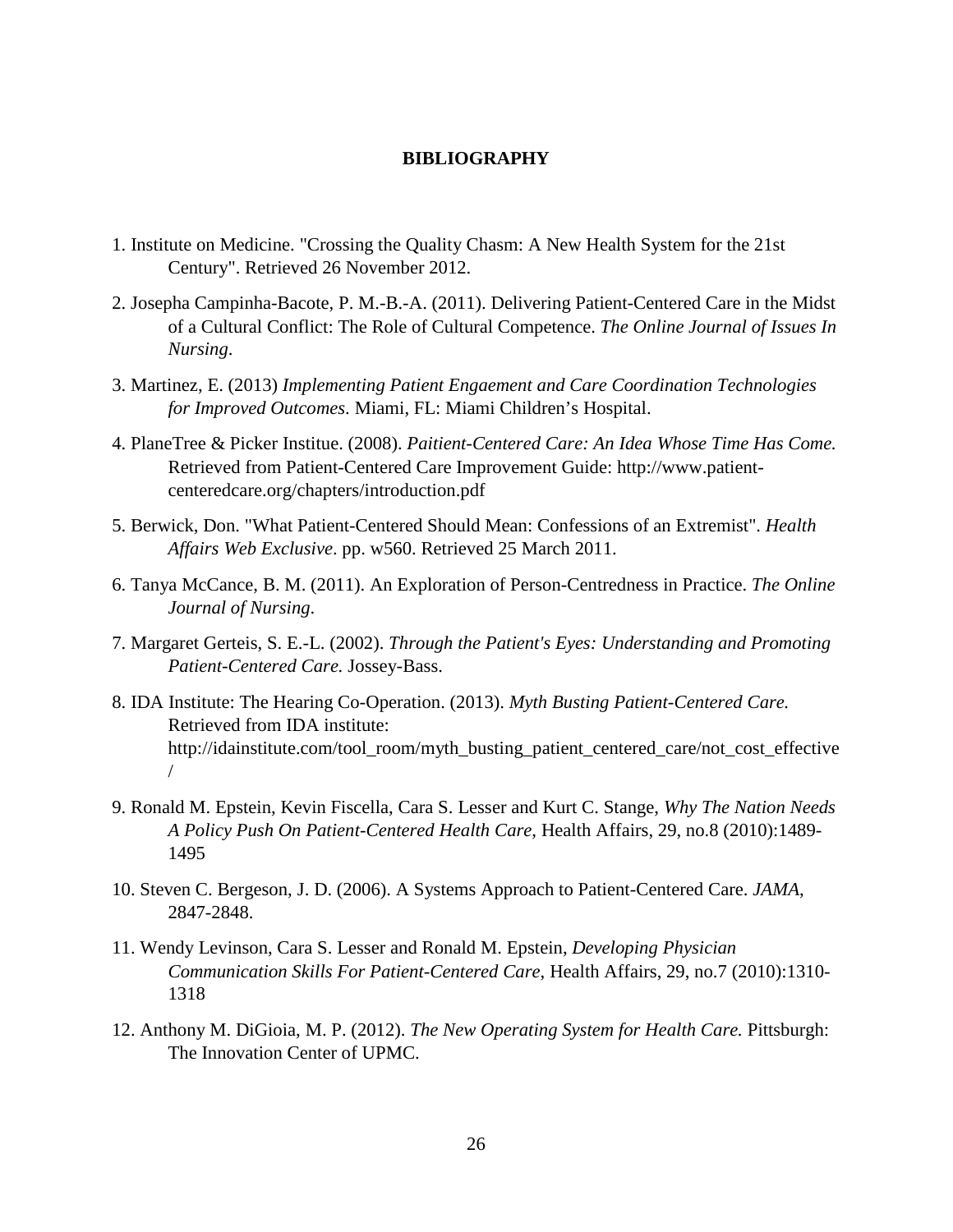- 13. Centers for Medicare & Medicaid Services. (2013, 04 10). *HCAPHS Overview*. Retrieved from HCAHPS: Patients' Perspectives of Care Survey: http://www.cms.gov/Medicare/Quality-Initiatives-Patient-Assessment-Instruments/HospitalQualityInits/HospitalHCAHPS.html
- 14. Centers for Medicare Medicaid Services. (2013, April). *HCAPHS.* Retrieved from HCAPHS Executive Insight: http://www.hcahpsonline.org/executive\_insight/
- 15. Cleary, P. D. (2012, 04). *Why is Patient Centered Healthcare Important?* Retrieved from Scholars Strategy Network: http://www.scholarsstrategynetwork.org/sites/default/files/ssn\_basic\_facts\_cleary\_on\_pat ient-centered\_care\_0.pdf
- 16. Balint, E. (1969). The Possibilities of Patient-Centered Medicine. *The Journal of the Royal College of General Practitioners*, 269-276.
- 17. Dale Shaller, Shaller Consulting. (2007). Patient-Centered Care: What Does It Take?. In The Commonwealth Fund. Retrieved 09.15.2013, from http://www.commonwealthfund.org/usr\_doc/Shaller\_patientcenteredcarewhatdoesittake\_1067.pdf.
- 18. Buckman, E. S. (n.d.). *The Healthcare Climate and Communication.* Jones and Barlett Publishers, LLC. Retrieved from JBPUB: http://samples.jbpub.com/9780763761691/61691\_CH02\_043\_090.pdf
- 19. Mark W. Stanton. (2002). Expanding Patient-Centered Care To Empower Patients and Assist Providers. In AHRQ. Retrieved 09.15.2013, from http://www.ahrq.gov/research/findings/factsheets/patient-centered/ria-issue5/index.html
- 20. Jo Anne L. Earp, E. A. (Chapter 3). Family-Centered Care Why it is Important, How to Provide It, and What Parents and Children Are Doing to Make it Happen. In E. A. Jo Anne L. Earp, *Patient Advocacy for Healthcare Quality: Strategies for Achieving Patient-Centered Care.*
- 21. Centers for Medicare Medicaid Services. (2013, April). *HCAPHS.* Retrieved from HCAPHS Executive Insight: http://www.hcahpsonline.org/executive\_insight/
- 22. Parr, J. (2010, April). Patient Flows to Improve Hospital Performance. Norwich, Connectcuit, USA.
- 23. Na´poles AM, G. S.-O. (2009). Interpersonal processes of care and patient satisfaction: do associations differ by race, ethnicity, and language? *Health Services Research Journal*, 1326-1343.
- 24. Chhatre, R. J. (2011, January 10). *Patient-Centered Care - A Conceptual Model and Review of the State of the Art.* Retrieved from The Open Health Services and Policy Journal, 2011, 4, 15-25: http://benthamscience.com/open/tohspj/articles/V004/15TOHSPJ.pdf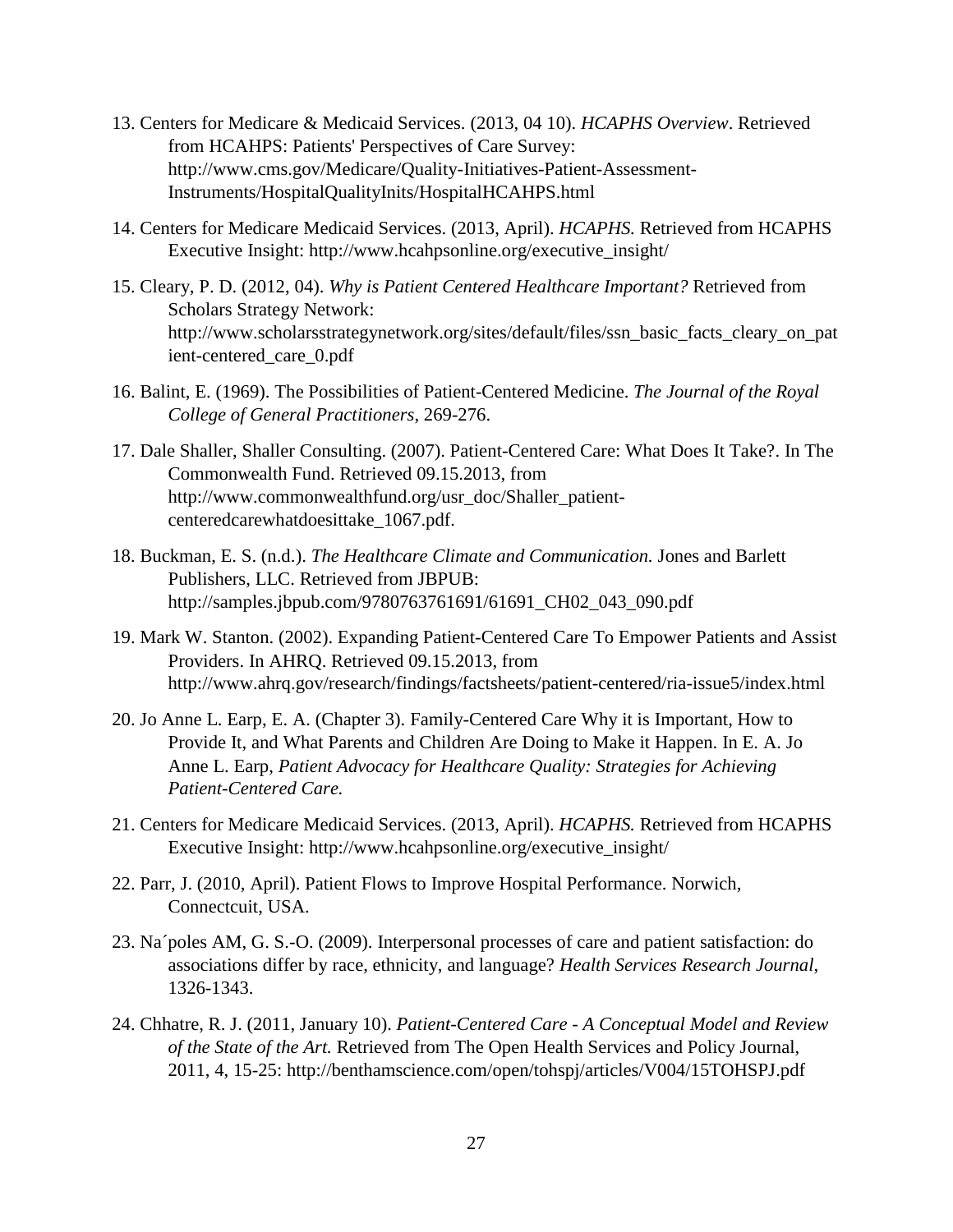- 25. Meterko M, W. S. (2010). Mortality among patients with acute myocardial infarction: the influences of Patient-Centered Care and evidence-based medicine. *Health Services Research Journal*, 1188-1204.
- 26. Health Alliance. (2013). *Patient-Centered Care Model*. [Image]. Retrieved from http://www.healthallainze.com/ha/patients/collaboration.php
- 27. Institute for Health Technology Transformation. (2013). Shared Decision-Making and Patient-Centered Care. [Image]. Retrieved from http://ihealthtran.com/wordpress/2013/04/shared-decision-making-not-ready-for-primetime-nore-evidently-is-patient-centered-care/
- 28. Little P, E. H. (2001). Observational study of effect of patient-centerednesss and postive approach on outcomes of general practice consultations. *British Medical Journal*, 908- 911.
- 29. Epstein RM, Fiscella K, Lesser CS, Stange KC. Why the nation needs a policy push on patient-centered health care. Health Affairs 2010; 29(8): 1489-95.
- 30. Charmel PA, S. B. (2008). Building the Business Case for Patient-Centered Care. *Journal of Healthcare Financial Management* , 80-85.
- 31. MA, S. (1995). . Effective Physician-Patient Communication and Health Outcomes: A Review. *CMAJ*, 1423-1433.
- 32. Breen GM, W. T. (2009). Improving doctor-patient communication: examining innovative modalities vis-a-vis effective patient-centeric care management technology. *Journal of Medical Systems*, 155-162.
- 33. Agency for Healthcare Research and Quality. (2011, 09 20). *AHRQ Resource Center*. Retrieved from What is the PCMH?: http://pcmh.ahrq.gov/portal/server.pt/community/pcmh\_\_home/1483/what\_is\_pcmh\_
- 34. Agency for Healthcare Research and Quality. (2012). *Early Evidence on the Patient-Centered Medical Home.* Rockville: Agency for Healthcare Research and Quality.
- 35. NCQA. (2013, 10). *PCMH Eligibility*. Retrieved from NCQA: http://www.ncqa.org/Programs/Recognition/PatientCenteredMedicalHomePCMH/Before LearnItPCMH/PCMHEligibility.aspx
- 36. CDC. (2012, July). *The Patient-Centered Medical Home: Current State of Evidence.* Retrieved from CDC Science In-Brief: http://www.cdc.gov/dhdsp/pubs/docs/Science\_in\_Brief\_PCMH\_Evidence.pdf
- 37. Greater Richmond Patient Centered Medical Home Initiative. (2013). *The Safety Net PCMH Model*. [Image]. Retrieved from www.http://pcmh.webexone.com/login.asp?loc=&link=
- 38. American Hospital Association. (2010). *Accountable Care Organizations: AHA Research Synethis Report.* Chicago: AHA.